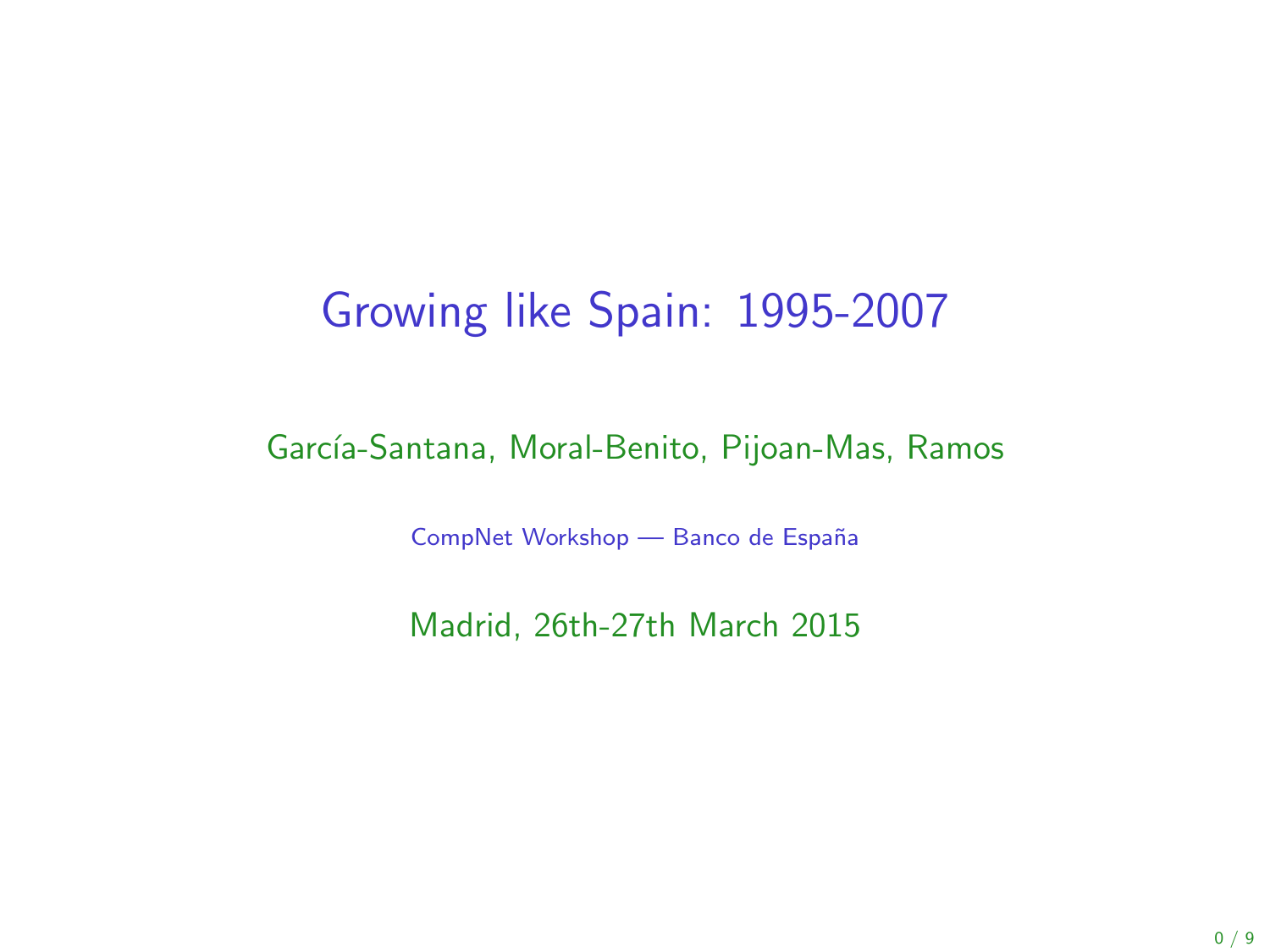# The Spanish Boom - Macro Evidence

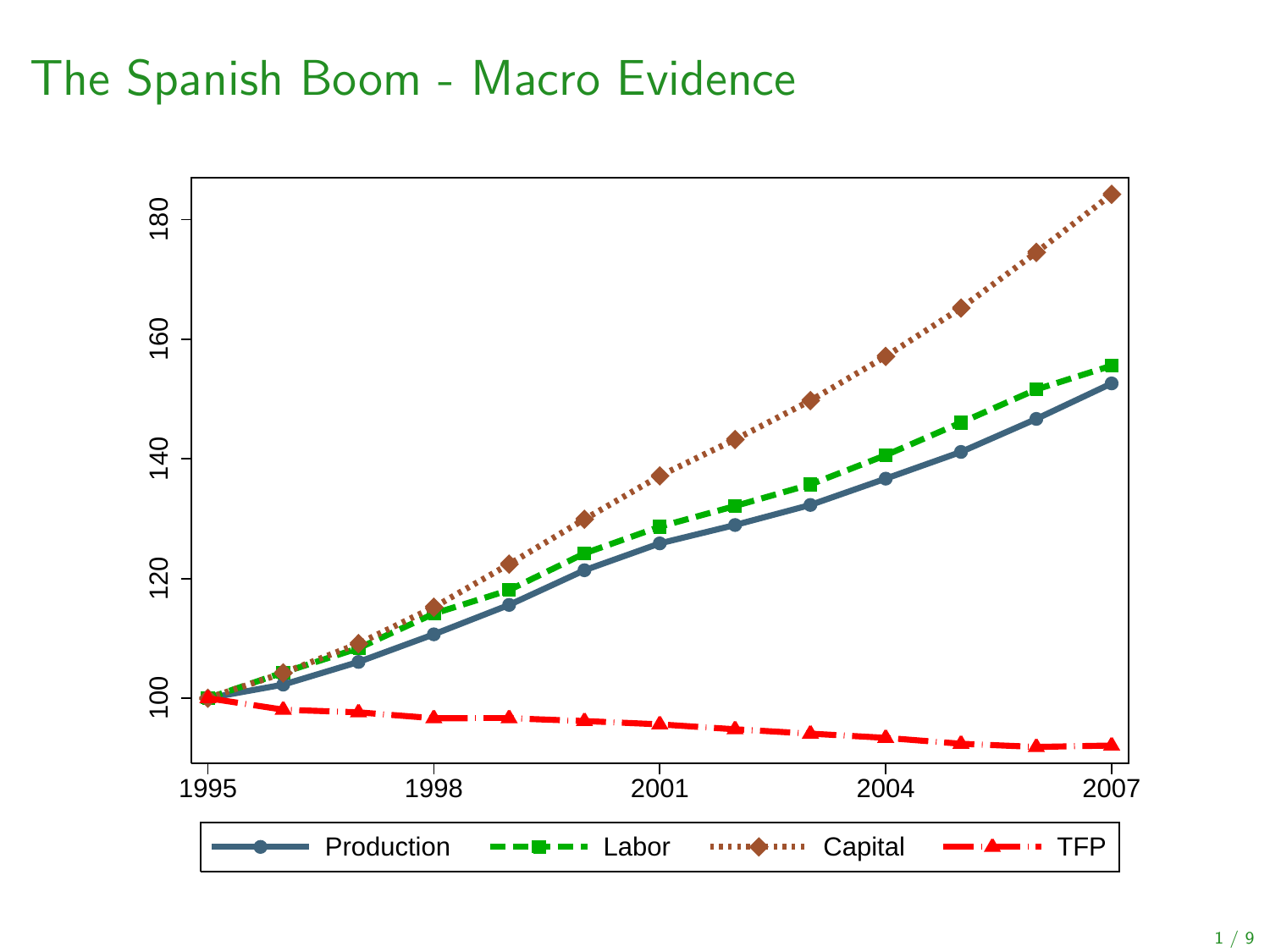## The Spanish Boom - Micro Evidence

<span id="page-2-0"></span>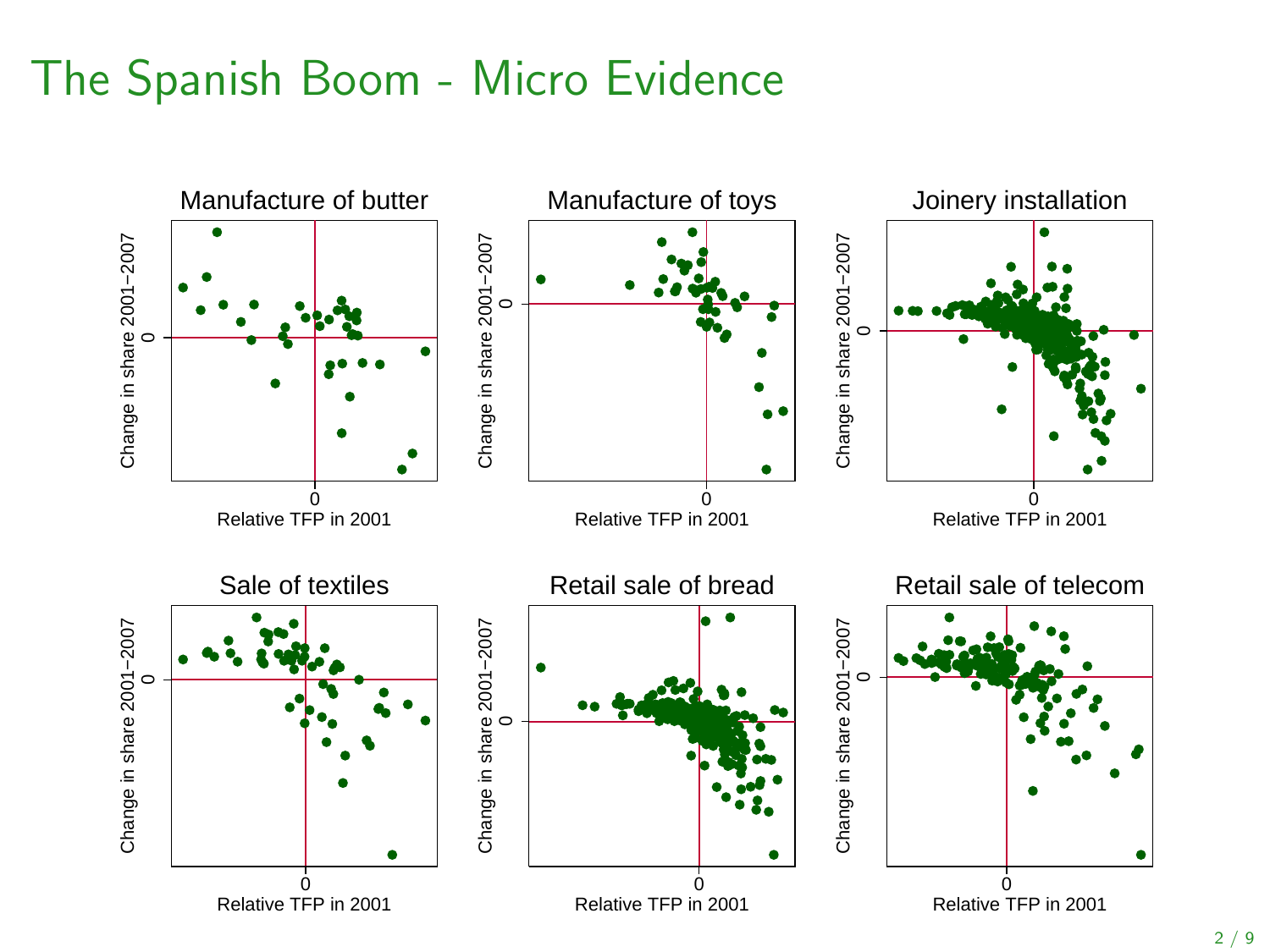## In a nutshell

- Spanish TFP fell at an annual rate of 0.7% over the years 1995-2007, while it increased at 0.4% in the EU and 0.7% in the US.
- Using firm-level data and the Hsieh and Klenow (2009) framework, we find that within-sector misallocation increased at an annual rate of 1.5%.
- Absent such deterioration, TFP growth would have been around 0.8% per year.

We provide empirical evidence that differences in the influence of the public sector across industries is a potential source of this pattern.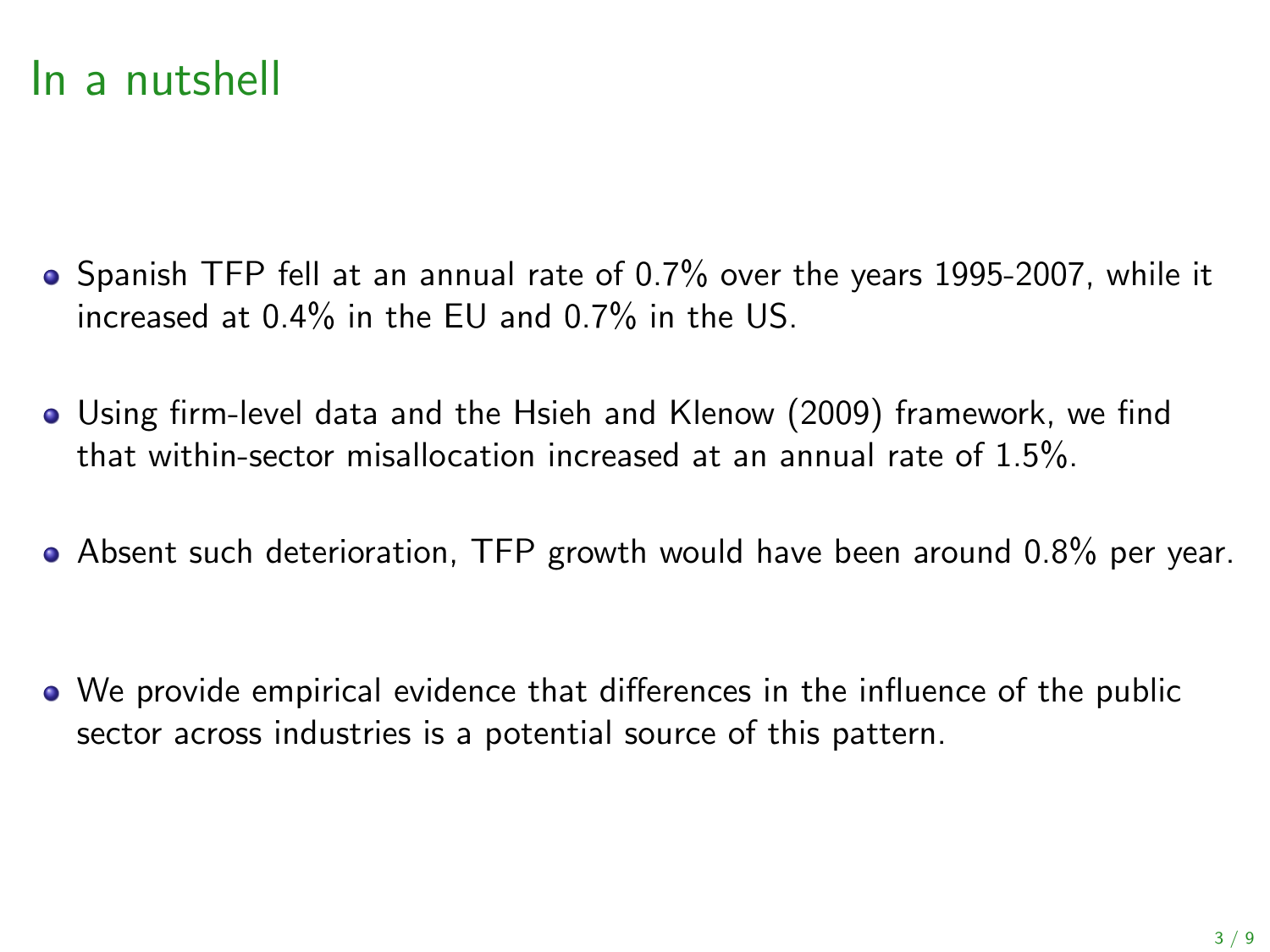#### Data

We basically use the Spanish sample of the CompNet dataset (1995-2007). We use data on value added, capital stock, and wage payments.

|                     | Central Balance Sheet Dataset |                     |              |              | Central Business Register |              |              |              |              |
|---------------------|-------------------------------|---------------------|--------------|--------------|---------------------------|--------------|--------------|--------------|--------------|
|                     | Firms                         |                     |              | Labor        |                           | Firms        |              |              | Labor        |
| Number of employees | Total $(\#)$                  | Share $(\%)$        | Total $(\#)$ | Share $(\%)$ |                           | Total $(\#)$ | Share $(\%)$ | Total $(\#)$ | Share $(\%)$ |
|                     |                               | PANEL A: Raw Sample |              |              |                           |              |              |              |              |
| $0 - 9$             | 406.924                       | 83.90               | 941.897      | 20.47        |                           | 715.795      | 83.07        | 1.718.600    | 20.23        |
| $10 - 19$           | 41.664                        | 8.59                | 583.312      | 12.68        |                           | 77.372       | 8.98         | 1.050.038    | 12.36        |
| $20 - 49$           | 27.125                        | 5.59                | 828,714      | 18.01        |                           | 46.683       | 5.42         | 1.400.422    | 16.49        |
| 50-199              | 8.064                         | 1.66                | 707.535      | 15.38        |                           | 17.781       | 2.06         | 1.596.481    | 18.79        |
| $+200$              | 1.245                         | 0.26                | 1.540.260    | 33.47        |                           | 4.082        | 0.47         | 2.728.958    | 32.13        |
| All                 | 485,022                       | 100.00              | 4,601,718    | 100.00       |                           | 861,713      | 100.00       | 8,494,499    | 100.00       |
|                     | PANEL B: Final Sample         |                     |              |              |                           |              |              |              |              |
| $1 - 9$             | 249.770                       | 76.34               | 907.098      | 20.00        |                           | 531,399      | 78.46        | 1.718.600    | 20.23        |
| $10 - 19$           | 41,272                        | 12.62               | 577,844      | 12.74        |                           | 77,372       | 11.42        | 1,050,038    | 12.36        |
| $20 - 49$           | 26.919                        | 8.23                | 822.699      | 18.14        |                           | 46.683       | 6.89         | 1.400.422    | 16.49        |
| 50-199              | 7.984                         | 2.44                | 700.565      | 15.44        |                           | 17.781       | 2.63         | 1.596.481    | 18.79        |
| $+200$              | 1.219                         | 0.37                | 1.528.178    | 33.69        |                           | 4.082        | 0.60         | 2,728,958    | 32.13        |
| All                 | 327.164                       | 100.00              | 4.536.384    | 100.00       |                           | 677.317      | 100.00       | 8.494.499    | 100.00       |

Table: Size distribution of firms in our sample and in the census.

Notes: Figures refer to the year 2001. Self-employed persons are not included.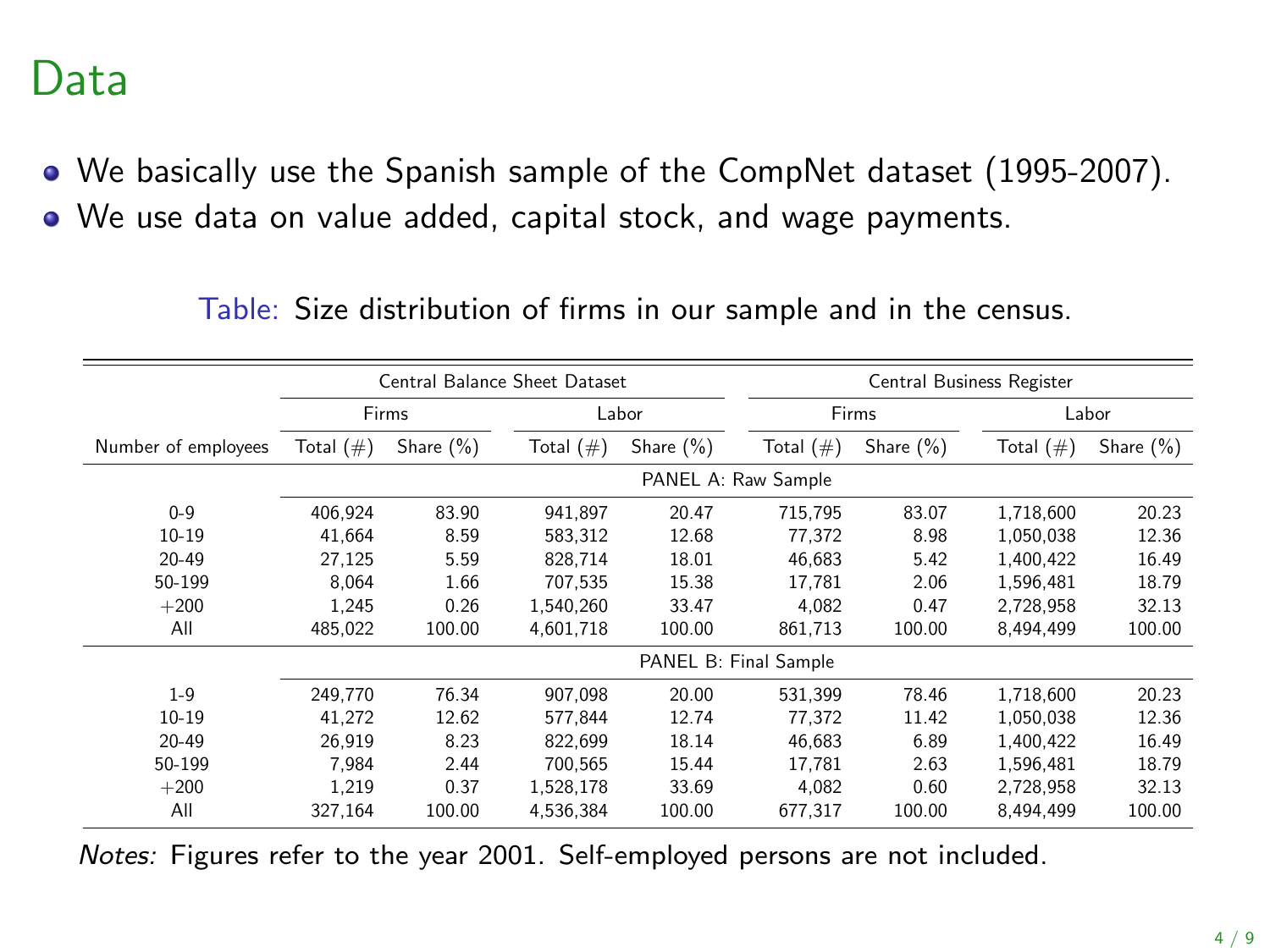#### Framework: Hsieh and Klenow (2009) [\[Details\]](#page-17-0)

- <span id="page-5-0"></span>Our empirical exercise is based on Hsieh and Klenow (2009).
- A simple model to recover firm TFP and firm-level distortions from our data.
- Look at the dispersion of revenue TFP within 4-digit sectors.
	- In the absence distortions, firms with higher TFP operate at larger capacity and command a lower price such that their revenue TFP is the same as in low TFP firms. Thus, revenue TFP should be equal for all firms in a given 4-digit industry
- Taking 1995 as the baseline year, the larger dispersion in subsequent years points to a deterioration in allocative efficiency.
- The simple model can be used to recover the potential aggregate productivity gains of eliminating firm-level distortions  $(\frac{TFP^*}{TFP} - 1)$ .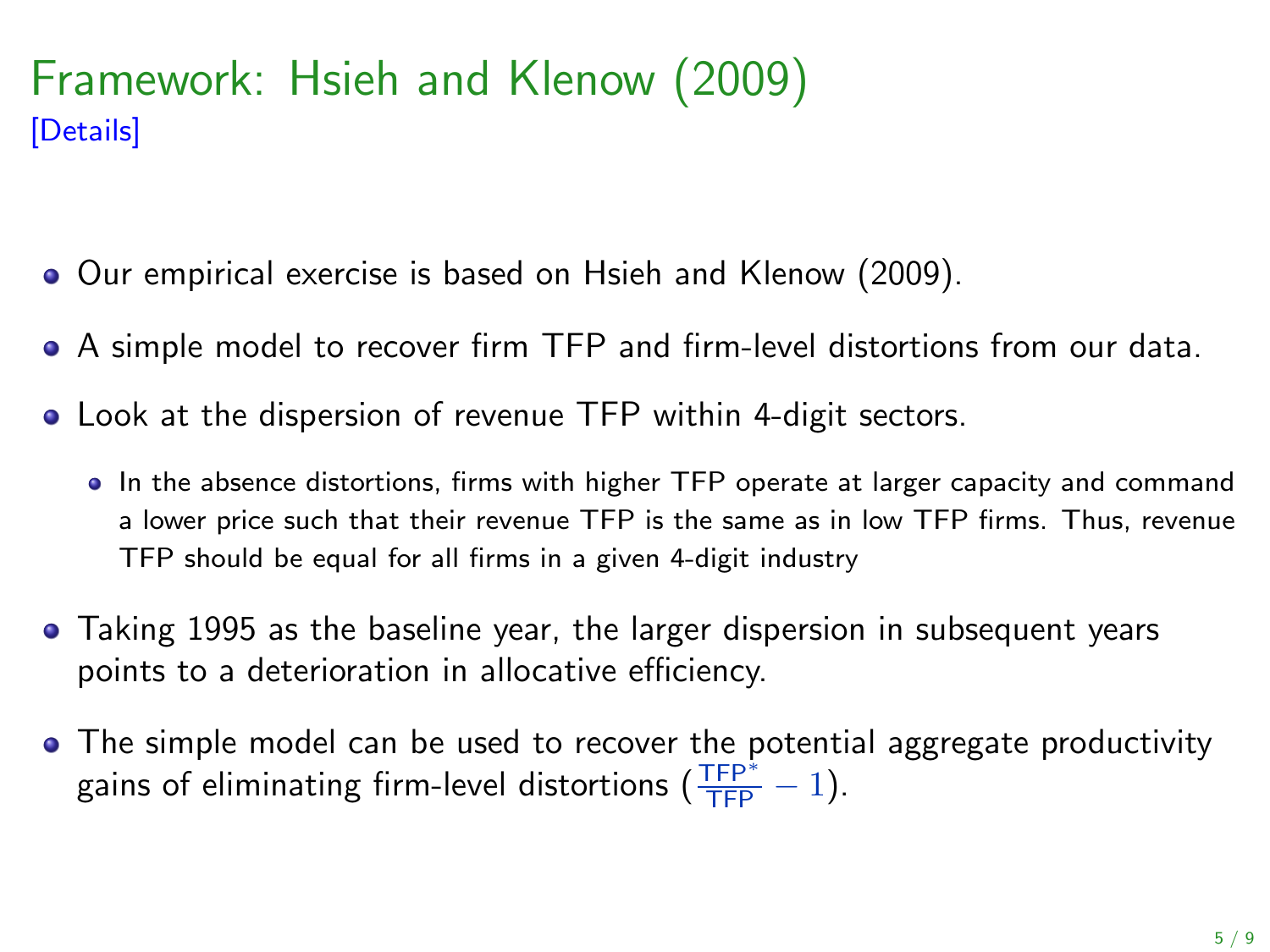# Misallocation during the Spanish boom

<span id="page-6-0"></span>Within-sector misallocation substantially increased during the boom. [\[Counterfactual\]](#page-13-0) [\[Robustness\]](#page-12-0) [\[By sector\]](#page-11-0) [\[By type of](#page-15-0)  $\tau$ ] [\[By region\]](#page-14-0) [\[Other\]](#page-11-0)

Figure: TFP gains from reallocation

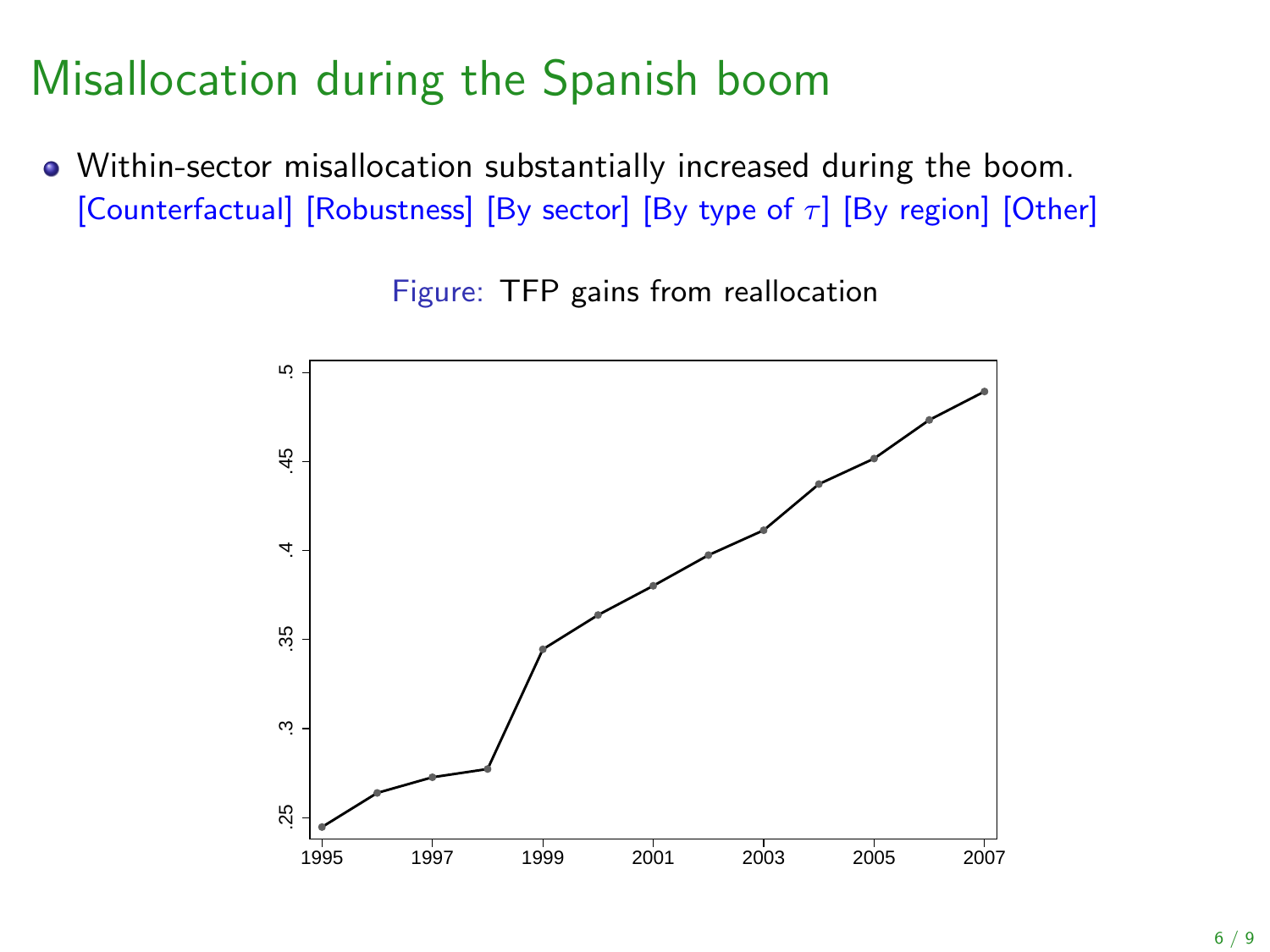# Sources of misallocation's evolution (I)

<span id="page-7-0"></span>• The influence of the public sector appears to be relevant. [\[Robustness\]](#page-16-0)

|                                               |                       | Dep. Variable: ATFP Gain |                      |                       |                      |                      |
|-----------------------------------------------|-----------------------|--------------------------|----------------------|-----------------------|----------------------|----------------------|
|                                               | (1)<br><b>OLS</b>     | (2)<br><b>OLS</b>        | (3)<br><b>OLS</b>    | (4)<br><b>OLS</b>     | (5)<br><b>OLS</b>    | (6)<br>WALS          |
| High-skill intensity (US share)               | 0.064<br>(0.219)      |                          |                      |                       | $-0.008$<br>(0.271)  | $-0.008$<br>(0.210)  |
| Innovative content (US IT intensity)          |                       | 0.284<br>(0.445)         |                      |                       | 0.333<br>(0.501)     | 0.188<br>(0.408)     |
| Financial dependence (US financial intensity) |                       |                          | 0.044<br>(0.029)     |                       | 0.033<br>(0.032)     | 0.025<br>(0.027)     |
| Public sector influence (crony dummy)         |                       |                          |                      | $0.226***$<br>(0.081) | $0.209**$<br>(0.086) | $0.150**$<br>(0.077) |
| Constant                                      | $0.219***$<br>(0.069) | $0.216***$<br>(0.046)    | $0.148**$<br>(0.066) | $0.197***$<br>(0.034) | 0.112<br>(0.078)     | $0.149**$<br>(0.068) |
| Observations<br>R-squared                     | 58<br>0.00            | 58<br>0.01               | 58<br>0.04           | 58<br>0.12            | 58<br>0.15           | 58                   |

Notes: ∆TFP Gain refers to the change over the 1995-2007 period in the ratio of optimal TFP in the absence of misallocation to observed TFP. Crony sectors are defined as those sectors susceptible to monopoly or requiring licensing or highly dependent on government regulation: casinos, coal, palm oil and timber, defence, deposit-taking banking and investment banking, infrastructure and pipelines, ports, airports, real estate and construction, steel, other metals, mining and commodities, utilities and telecoms services. In our sample, we label as crony the following 2-digit sectors: 24, 35, 37, 38, 39, 41, 42, 50, 51, 61, and 68.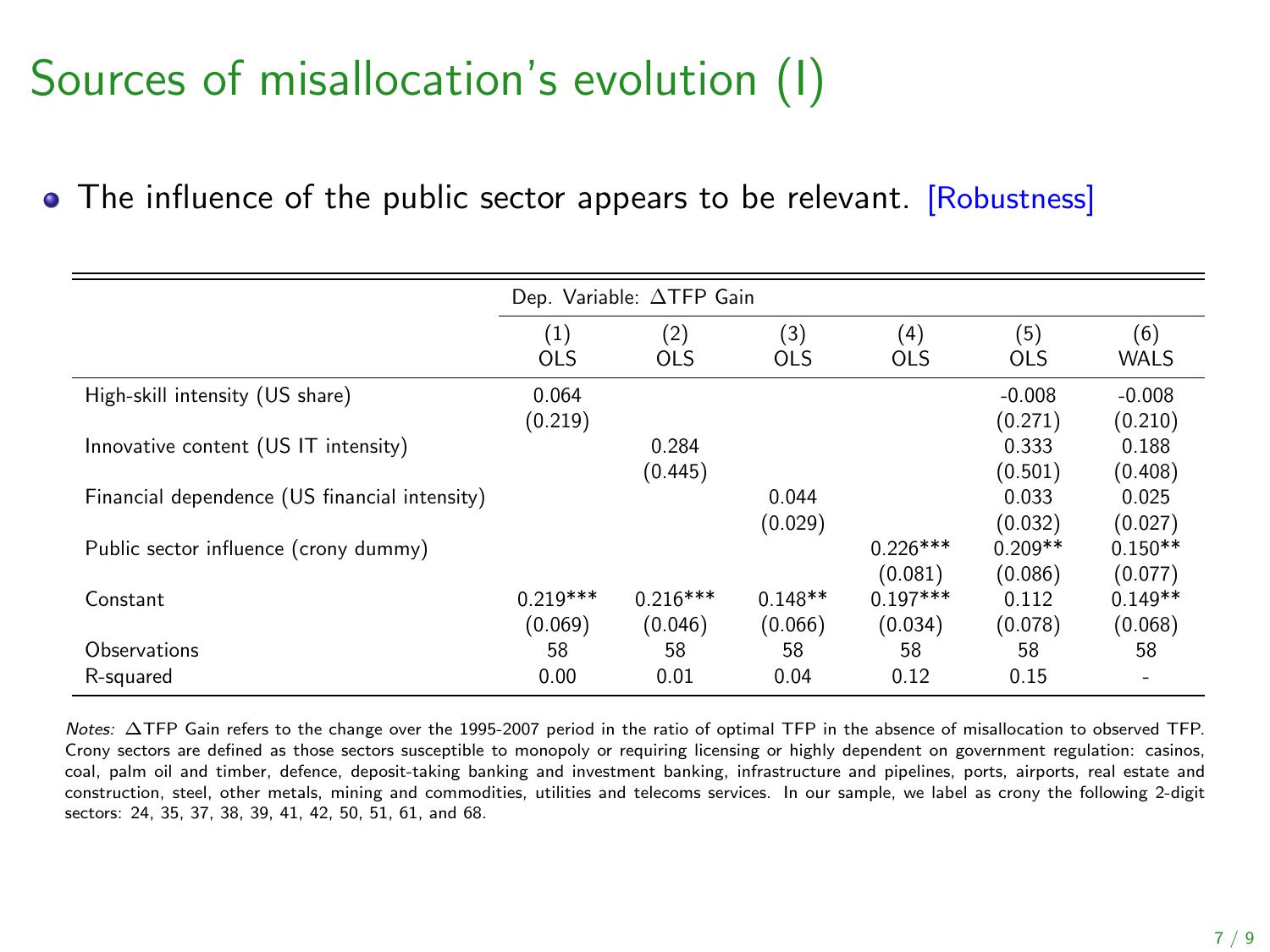# Sources of misallocation's evolution (II)

• Young and small firms were the most affected.

|                  | Dep. Variable: $\Delta \ln(1 + \tau_{K_{i,t}})$ |                       |                          |                       | Dep. Variable: $\Delta \ln(1 - \tau_{Y_{i,t}})$ |                        |                         |                        |  |
|------------------|-------------------------------------------------|-----------------------|--------------------------|-----------------------|-------------------------------------------------|------------------------|-------------------------|------------------------|--|
|                  | (1)<br><b>OLS</b>                               | (2)<br><b>OLS</b>     | (3)<br>OLS               | (4)<br><b>OLS</b>     | (5)<br><b>OLS</b>                               | (6)<br><b>OLS</b>      | (7)<br><b>OLS</b>       | (8)<br><b>OLS</b>      |  |
| Size             | $-0.00007$ ***<br>(0.00002)                     |                       |                          |                       | $0.00009***$<br>(0.00002)                       |                        |                         |                        |  |
| Small dummy      |                                                 | $0.085***$<br>(0.004) |                          |                       |                                                 | $-0.113***$<br>(0.004) |                         |                        |  |
| Age              |                                                 |                       | $-0.0013***$<br>(0.0001) |                       |                                                 |                        | $0.0017***$<br>(0.0001) |                        |  |
| Young dummy      |                                                 |                       |                          | $0.017***$<br>(0.003) |                                                 |                        |                         | $-0.025***$<br>(0.001) |  |
| Productivity     | $0.072***$<br>(0.002)                           | $0.074***$<br>(0.002) | $0.083***$<br>(0.003)    | $0.083***$<br>(0.003) | $-0.082***$<br>(0.002)                          | $-0.085***$<br>(0.002) | $-0.097***$<br>(0.003)  | $-0.097***$<br>(0.003) |  |
| Size dummies     | ΝO                                              | NO.                   | <b>YES</b>               | <b>YES</b>            | NO.                                             | NO.                    | <b>YES</b>              | <b>YES</b>             |  |
| Age dummies      | <b>YES</b>                                      | <b>YES</b>            | N <sub>O</sub>           | <b>NO</b>             | <b>YES</b>                                      | <b>YES</b>             | NO.                     | N <sub>O</sub>         |  |
| Industry dummies | <b>YES</b>                                      | <b>YES</b>            | <b>YES</b>               | <b>YES</b>            | <b>YES</b>                                      | <b>YES</b>             | <b>YES</b>              | <b>YES</b>             |  |
| Time dummies     | <b>YES</b>                                      | <b>YES</b>            | <b>YES</b>               | <b>YES</b>            | <b>YES</b>                                      | <b>YES</b>             | <b>YES</b>              | <b>YES</b>             |  |
| R-squared        | 0.02                                            | 0.02                  | 0.02                     | 0.02                  | 0.05                                            | 0.05                   | 0.06                    | 0.06                   |  |
| Observations     | 1,682,056                                       | 1,682,056             | 1,682,056                | 1,682,056             | 1,682,056                                       | 1,682,056              | 1,682,056               | 1,682,056              |  |

Notes: Standard errors are clustered at NACE rev. 2 4-digit level. Firms with less than 50 employees are labeled as small. Young firms are less than 10 years old (see Haltiwanger et al. 2013). Four groups are considered for the size dummies, 1-10 employees, 10-50 employees, 50-250 employees, and more than 250 employees. Age dummies are based on age groups divided by year-specific quartiles. Estimation sample covers the period 1995-2007.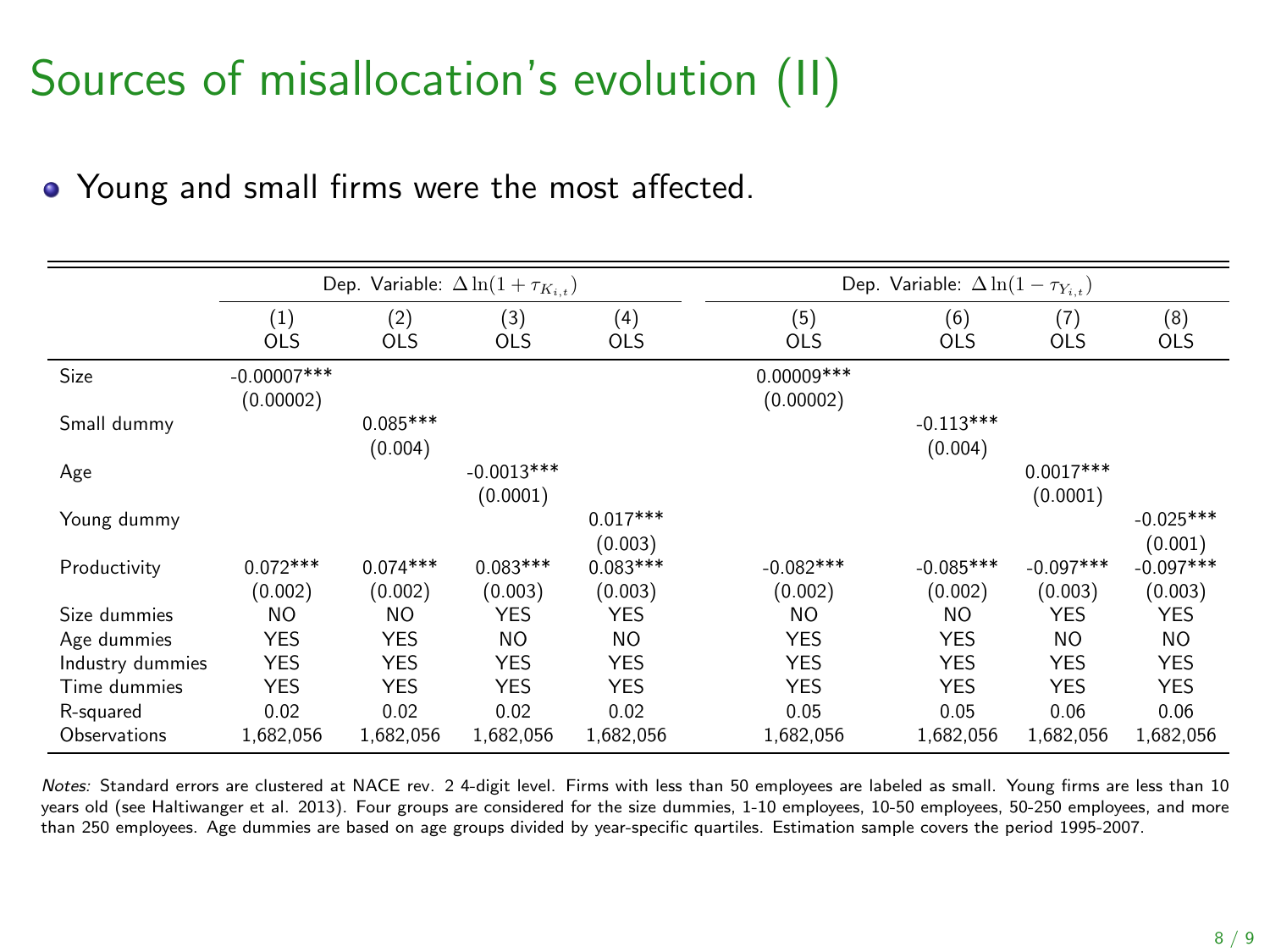# Final comments

- A recent strand of the literature emphasizes the role of within-sector misallocation in explaining cross-country differences in TFP.
- We find that the evolution of within-sector misallocation may also explain the evolution of TFP growth in Spain.
- We provide empirical evidence that crony sectors and small and young firms are the most affected.
- The challenge now is to identify the sources that are at the root of these patterns.
- Two ongoing projects:
	- **4 García-Santana, Moral-Benito, Pijoan-Mas, Ramos** Public Procurement and Allocative Efficiency in the Private Sector.
	- <sup>2</sup> Alfaro, García-Santana, Moral-Benito: Austerity and Regional Misallocation.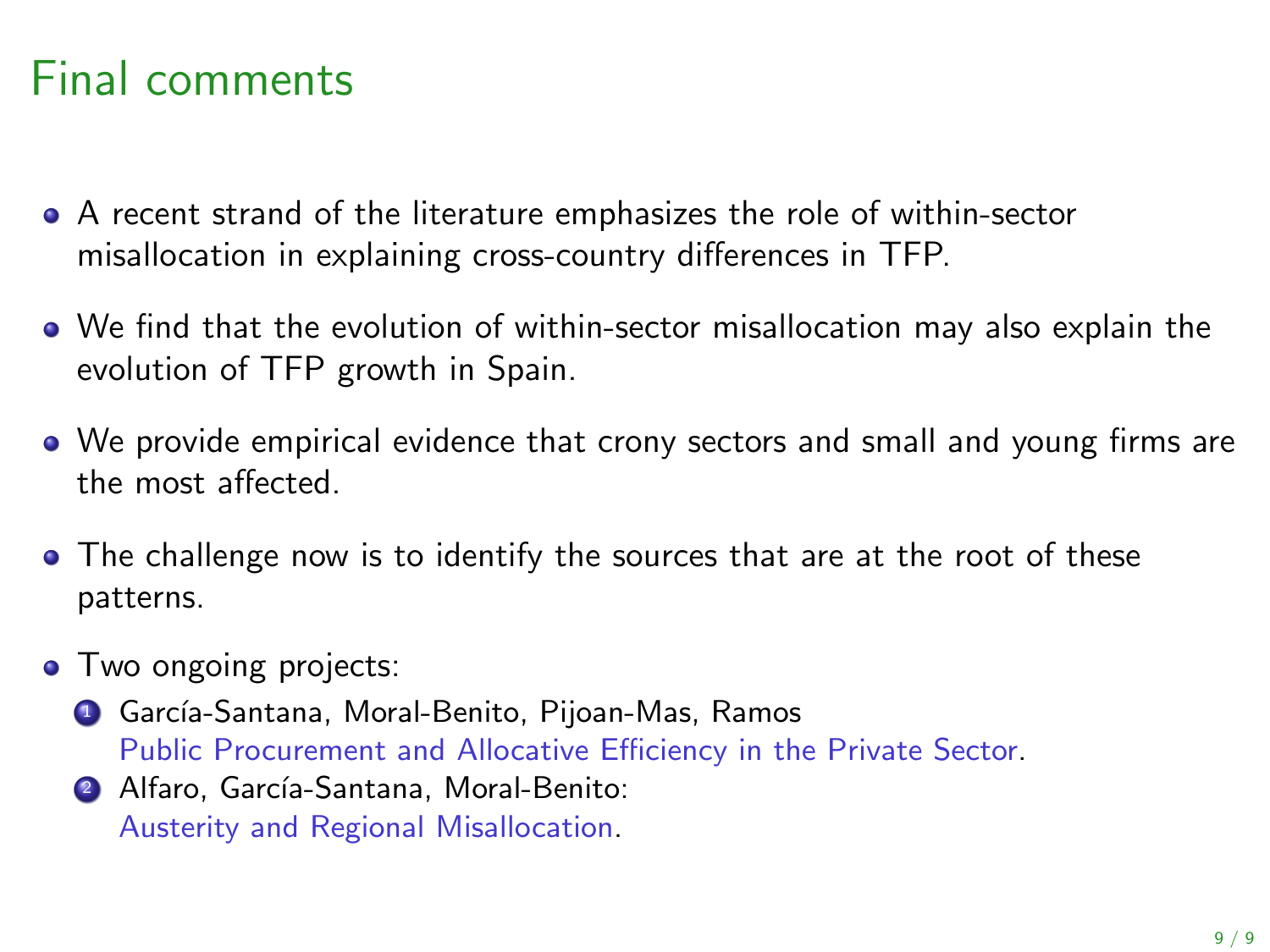#### [The Spanish Boom - Micro Evidence](#page-2-0)

<span id="page-10-0"></span>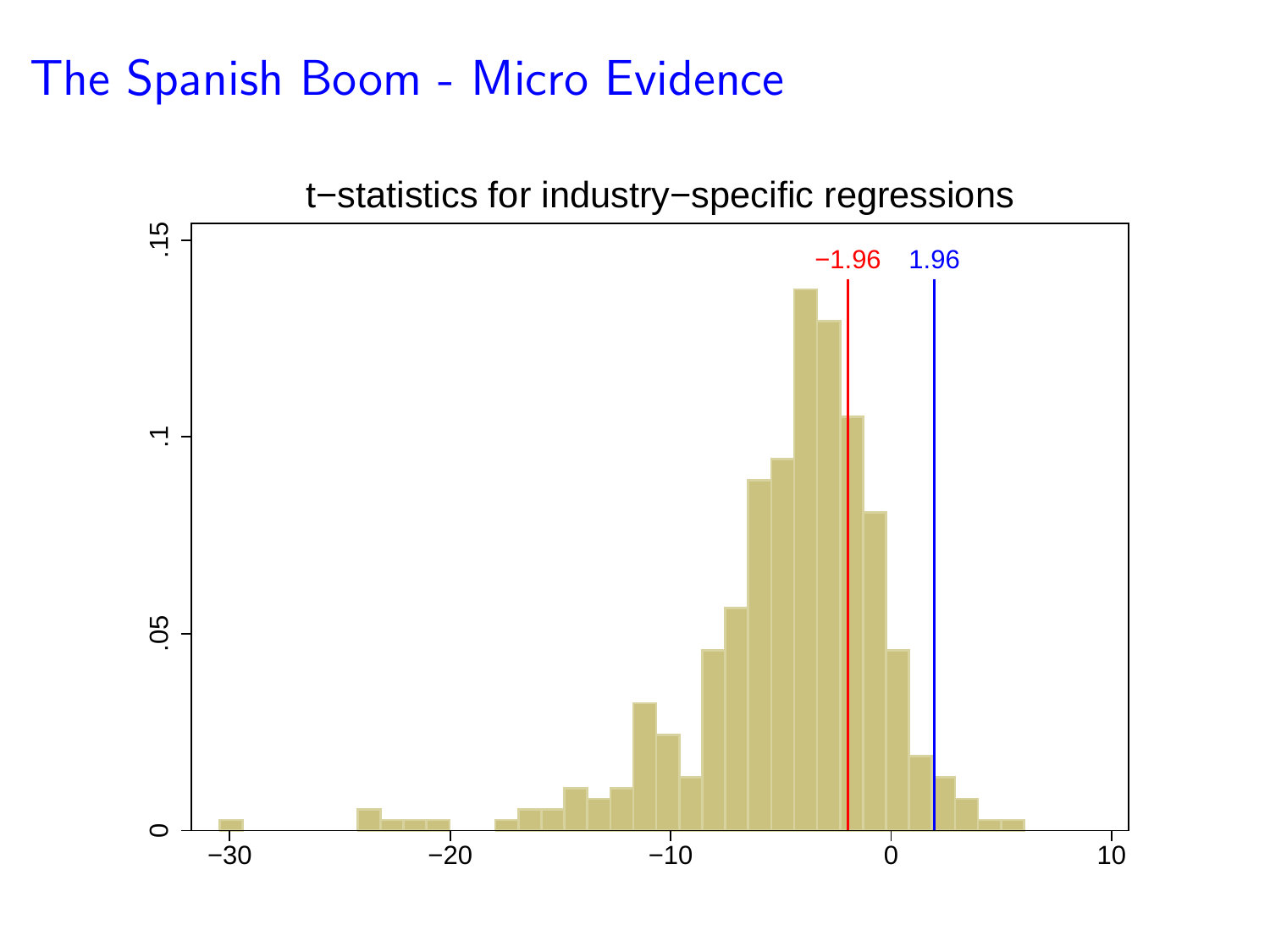# [Misallocation during the Spanish boom — By sector and](#page-6-0) [other measures](#page-6-0)

<span id="page-11-0"></span>

| PANEL A: Total Economy |                 |      |                    |        |        |  |  |
|------------------------|-----------------|------|--------------------|--------|--------|--|--|
|                        |                 | НK   | <b>STD TFP</b>     | OP LPR | OP TFP |  |  |
|                        | 1995-2000       | 0.29 | 0.42               | 0.30   | 1.59   |  |  |
| 2001-2007              |                 | 0.43 | 0.47               |        | 1.35   |  |  |
|                        |                 |      | PANEL B: By sector |        |        |  |  |
|                        |                 | НK   | <b>STD TFP</b>     | OP LPR | OP TFP |  |  |
| 1995-2000              | Manufacturing   | 0.23 | 0.42               | 0.32   | 1.43   |  |  |
| 2001-2007              |                 | 0.32 | 0.45               | 0.27   | 1.13   |  |  |
| 1995-2000              | Construction    | 0.36 | 0.38               | 0.15   | 1.61   |  |  |
| 2001-2007              |                 | 0.62 | 0.42               | 0.10   | 1.28   |  |  |
| 1995-2000              | Trade           | 0.38 | 0.43               | 0.31   | 1.73   |  |  |
| 2001-2007              |                 | 0.48 | 0.48               | 0.25   | 1.39   |  |  |
| 1995-2000              | <b>Services</b> | 0.40 | 0.44               | 0.37   | 1.72   |  |  |
| 2001-2007              |                 | 0.54 | 0.50               | 0.19   | 1.58   |  |  |

Notes: HK refers to the potential TFP gains if resources were allocated efficiently as proposed by Hsieh and Klenow (2009). OP refers to the Olley and Pakes (1996) covariance term. STD refers to standard deviation as a measure of dispersion. LPR refers to log labor productivity and TFP to log total factor productivity.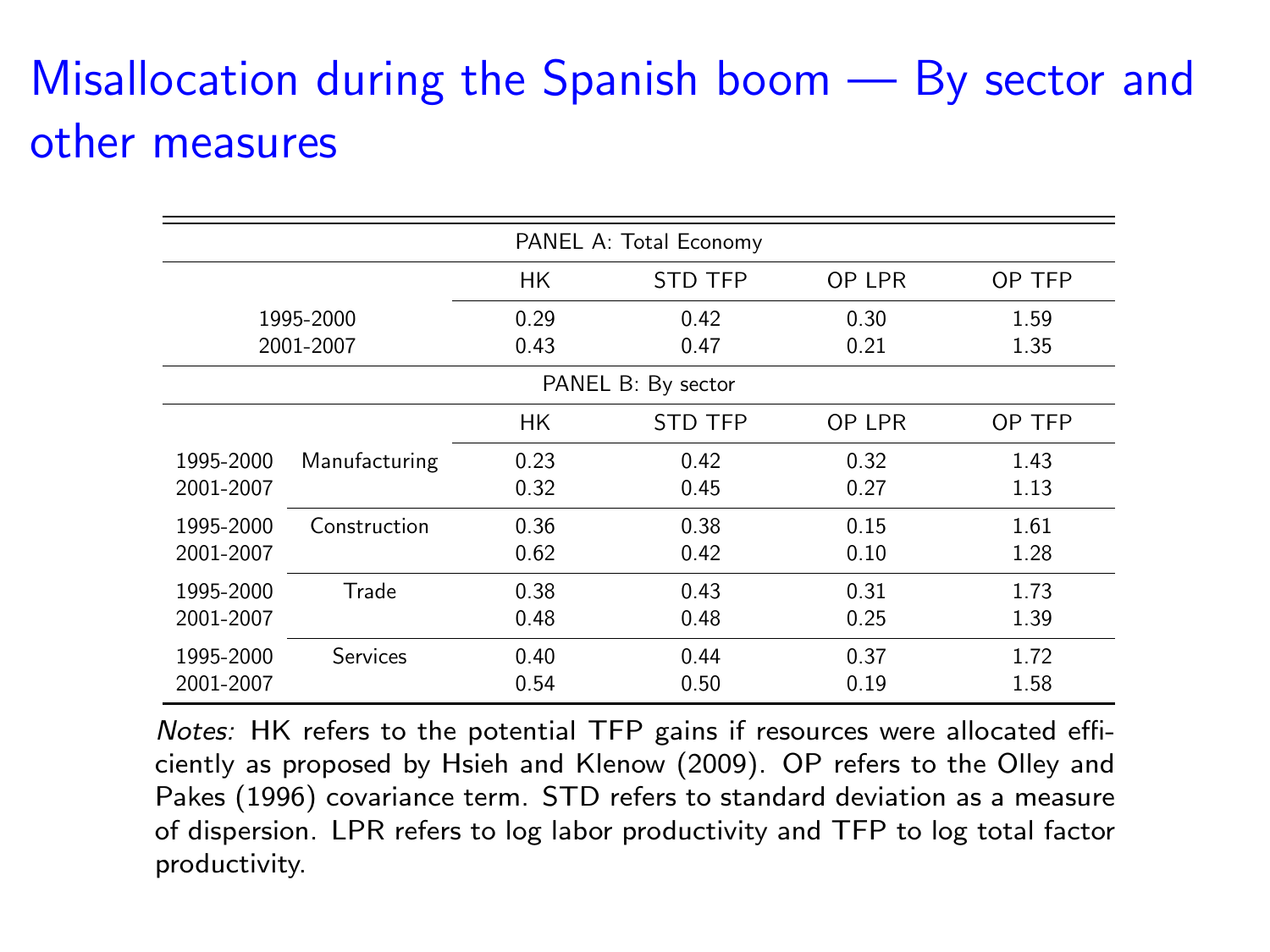# <span id="page-12-0"></span>[Misallocation during the Spanish boom — Robustness](#page-6-0)

|      | TFP gain from reallocation |         |         |          |              |  |
|------|----------------------------|---------|---------|----------|--------------|--|
|      | <b>Baseline</b>            | 3-digit | 2-digit | Balanced | $\sigma = 5$ |  |
|      | (1)                        | (2)     | (3)     | (4)      | (5)          |  |
| 1995 | 0.24                       | 0.27    | 0.33    | 0.20     | 0.23         |  |
| 1996 | 0.26                       | 0.28    | 0.37    | 0.20     | 0.25         |  |
| 1997 | 0.27                       | 0.31    | 0.38    | 0.22     | 0.28         |  |
| 1998 | 0.28                       | 0.32    | 0.41    | 0.20     | 0.29         |  |
| 1999 | 0.34                       | 0.39    | 0.45    | 0.23     | 0.35         |  |
| 2000 | 0.36                       | 0.39    | 0.46    | 0.23     | 0.34         |  |
| 2001 | 0.38                       | 0.40    | 0.46    | 0.23     | 0.37         |  |
| 2002 | 0.40                       | 0.42    | 0.48    | 0.23     | 0.36         |  |
| 2003 | 0.41                       | 0.44    | 0.51    | 0.24     | 0.37         |  |
| 2004 | 0.44                       | 0.46    | 0.54    | 0.25     | 0.42         |  |
| 2005 | 0.45                       | 0.48    | 0.58    | 0.27     | 0.43         |  |
| 2006 | 0.47                       | 0.51    | 0.62    | 0.29     | 0.48         |  |
| 2007 | 0.49                       | 0.52    | 0.62    | 0.28     | 0.47         |  |

Notes: Baseline in column (1) refers to our benchmark results based on misallocation within 4-digit industries,  $\sigma = 3$ , and the unbalanced panel. Columns (2) and (3) report the results when considering indutries at 3- and 2-digit classifications (NACE 2 rev. 2). Column (4) is based on the balanced version of our panel. Finally, column (5) reports the TFP gains when considering  $\sigma = 5$  instead of  $\sigma = 3$ .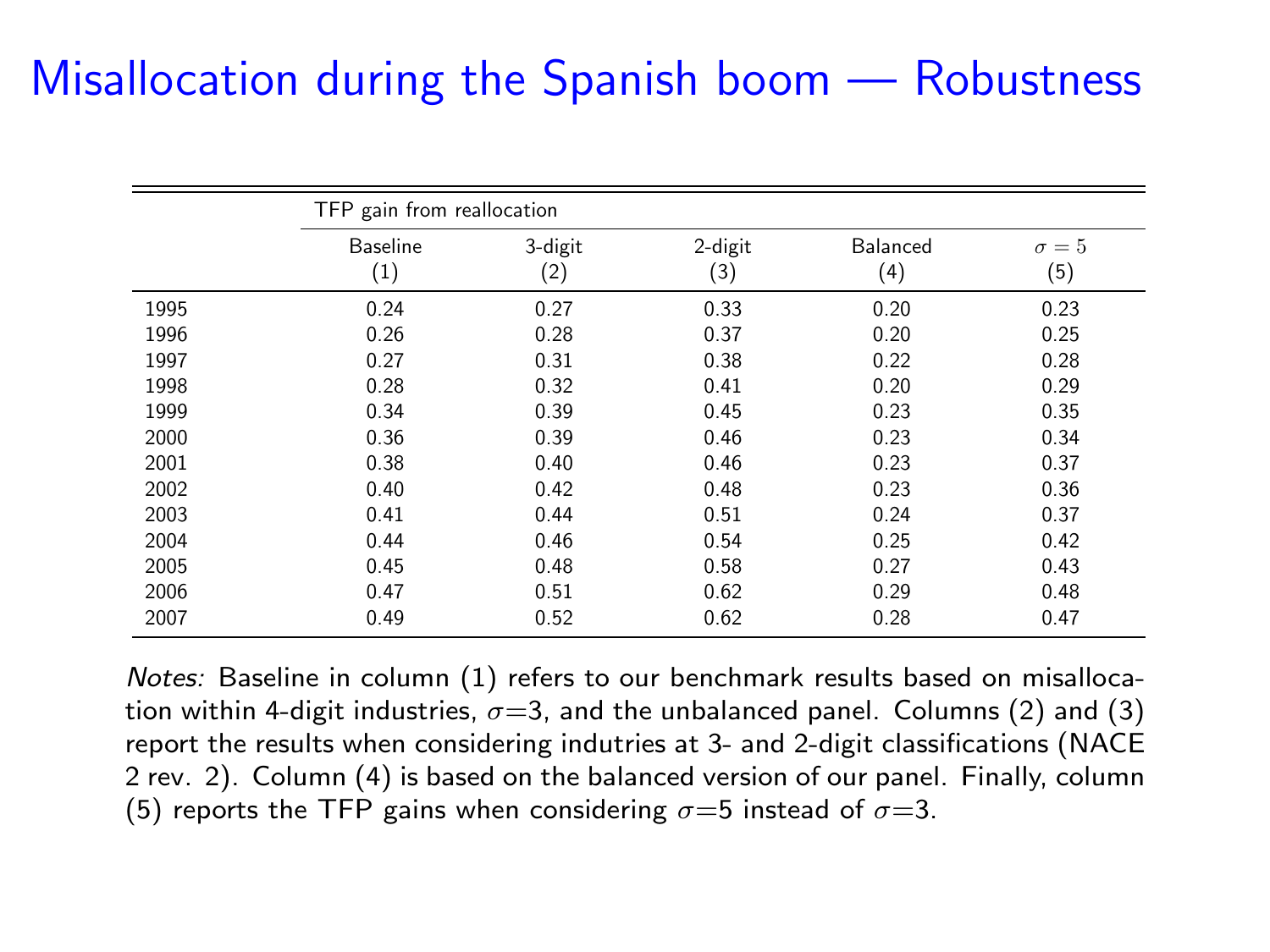#### [Misallocation during the Spanish boom — Counterfactual](#page-6-0)

<span id="page-13-0"></span>• In the absence of the misallocation increase, TFP growth would have been around 0.8% per year.

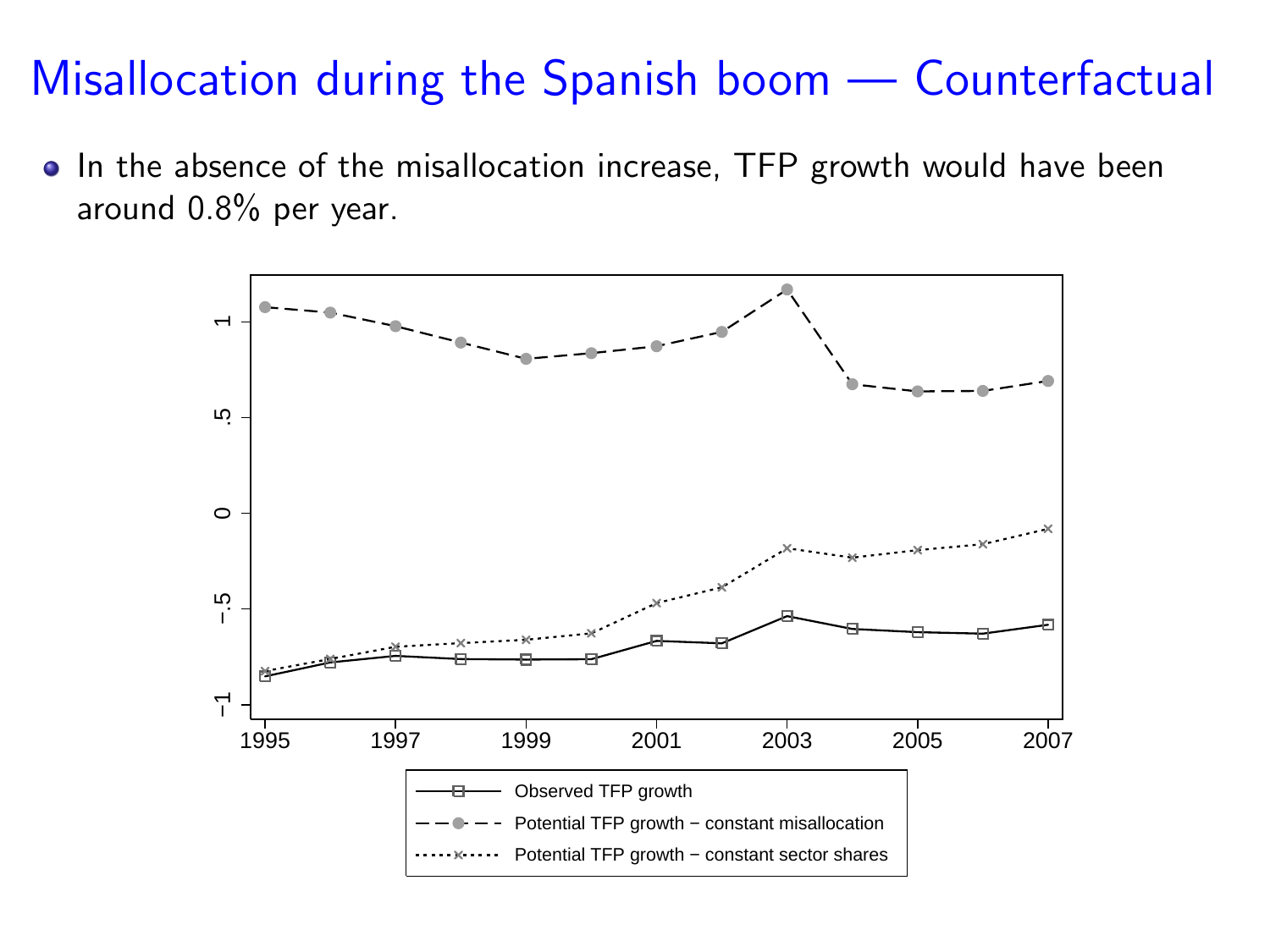# [Misallocation during the Spanish boom — By region](#page-6-0)

<span id="page-14-0"></span>• Misallocation increases are caused by nationwide forces.

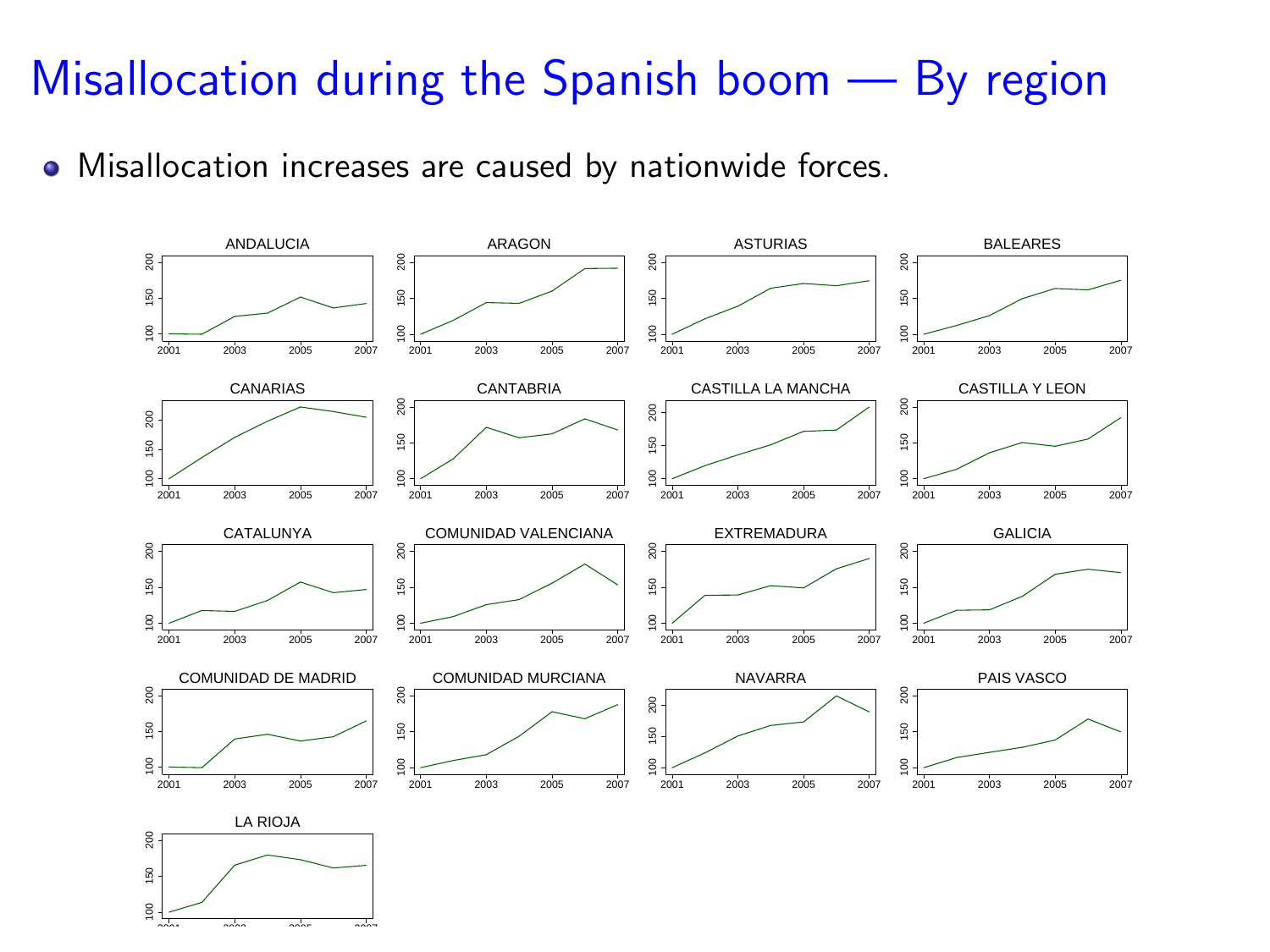# Misallocation during the Spanish boom  $-$  By type of  $\tau$

<span id="page-15-0"></span>Distortions to the capital-labor ratio seem to be the most important.

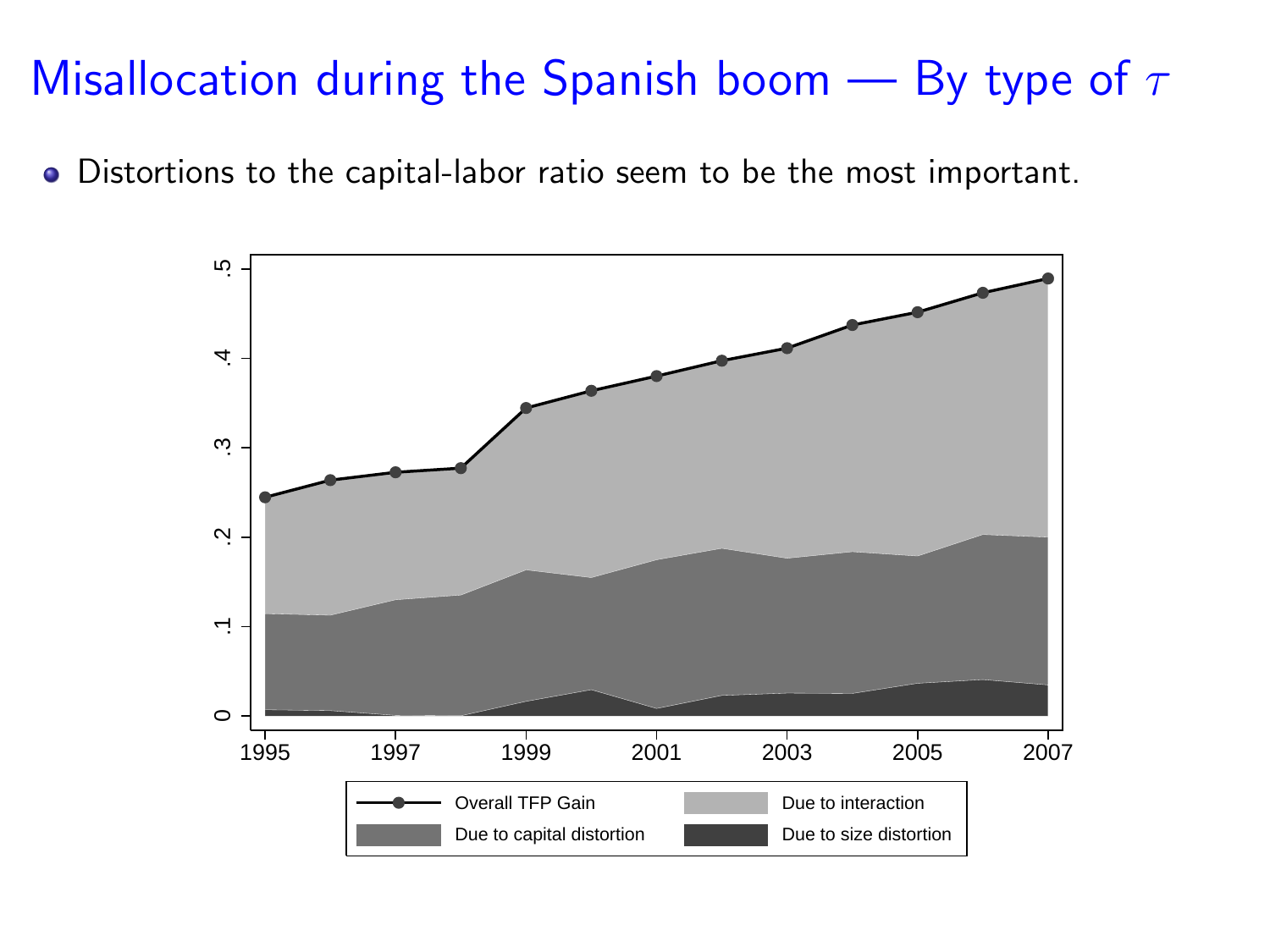#### [Sources of misallocation's evolution \(I\) — Robustness](#page-7-0)

<span id="page-16-0"></span>

|                                          |                       | Dep. Variable: $\Delta$ TFP Gain |                       |                        |                        |                          |
|------------------------------------------|-----------------------|----------------------------------|-----------------------|------------------------|------------------------|--------------------------|
|                                          | (1)<br><b>OLS</b>     | (2)<br><b>OLS</b>                | (3)<br><b>OLS</b>     | (4)<br><b>OLS</b>      | (5)<br><b>OLS</b>      | (6)<br><b>WALS</b>       |
| High-skill intensity (Spain share)       | 0.163<br>(0.155)      |                                  |                       |                        | 0.149<br>(0.157)       | 0.083<br>(0.131)         |
| Innovative content (Spain R&D share)     |                       | $-0.303$<br>(0.249)              |                       |                        | $-0.475*$<br>(0.249)   | $-0.339$<br>(0.215)      |
| Financial dependence (Spain debt burden) |                       |                                  | 0.021<br>(0.097)      |                        | $-0.025$<br>(0.092)    | $-0.022$<br>(0.086)      |
| Public sector influence (BPI index)      |                       |                                  |                       | $-0.264***$<br>(0.086) | $-0.266***$<br>(0.090) | $-0.194**$<br>(0.084)    |
| Constant                                 | $0.187***$<br>(0.053) | $0.257***$<br>(0.040)            | $0.228***$<br>(0.051) | $2.015***$<br>(0.058)  | $2.033***$<br>(0.623)  | $1.553***$<br>(0.585)    |
| Observations                             | 58                    | 58                               | 58                    | 58                     | 58                     | 58                       |
| R-squared                                | 0.02                  | 0.03                             | 0.00                  | 0.14                   | 0.21                   | $\overline{\phantom{a}}$ |

Notes: ∆TFP Gain refers to the change over the 1995-2007 period in the ratio of optimal TFP in the absence of misallocation to observed TFP..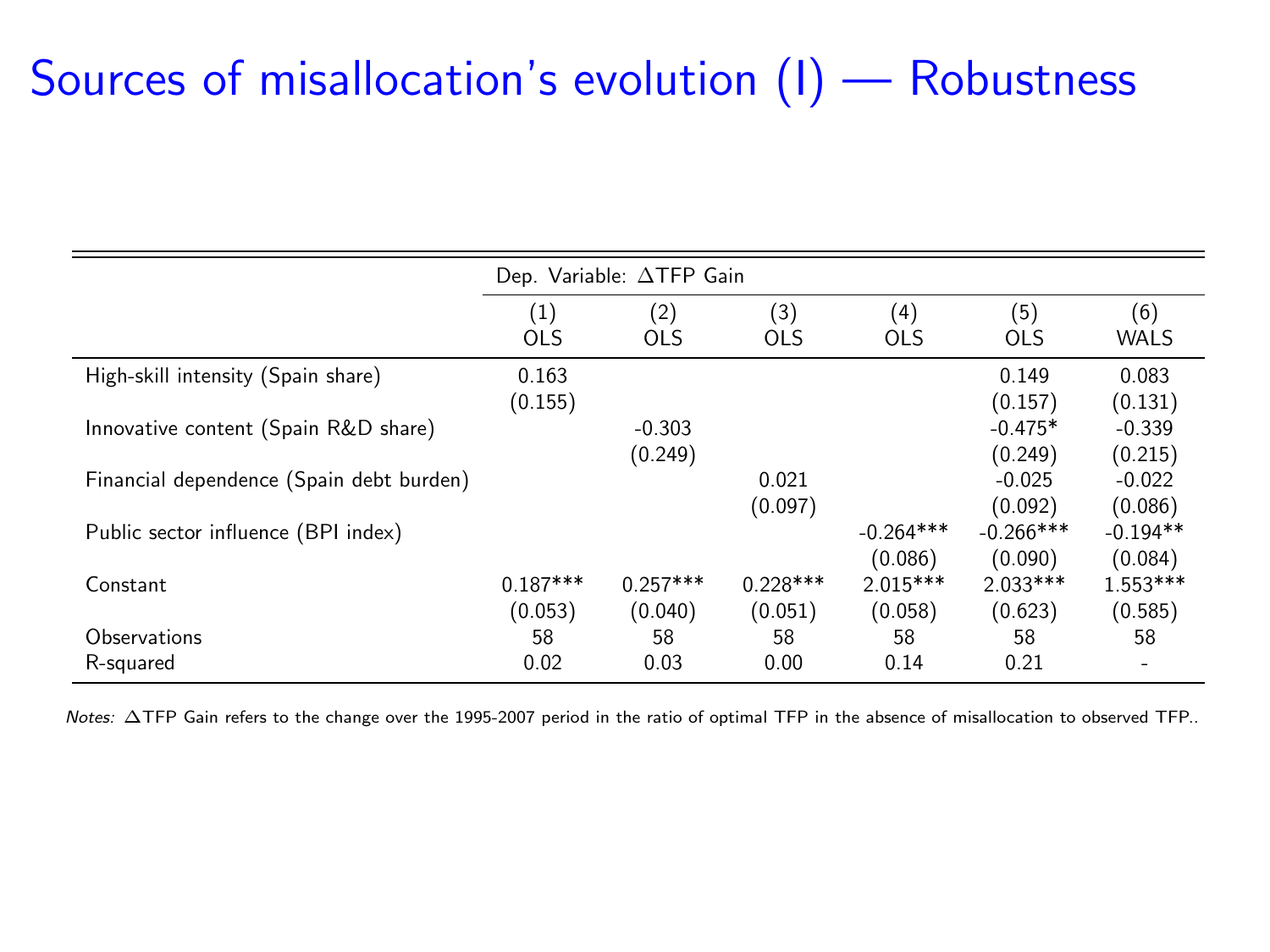#### [HK09: Production functions](#page-5-0) [\[Comments\]](#page-21-0)

- <span id="page-17-0"></span>Canonical model of monopolistic competition with heterogeneous firms
- Final output Y is the aggregation of the output  $Y_s$  in several industries:

$$
Y = \prod_{s=1}^{S} Y_s^{\theta_s} \qquad \text{with} \ \theta_s > 0 \ \text{ and } \ \sum_{s=1}^{S} \theta_s = 1
$$

• Industry output is the aggregation of  $M<sub>s</sub>$  differentiated products:

$$
Y_s = \left(\sum_{i=1}^{M_s} Y_{si}^{\frac{\sigma-1}{\sigma}}\right)^{\frac{\sigma}{\sigma-1}} \qquad \text{with} \ \sigma > 1
$$

(where  $\sigma$  is the elasticity of substitution)

• Output of each differentiated product is given by,

$$
Y_{si} = A_{si} K_{si}^{\alpha_s} L_{si}^{1-\alpha_s}
$$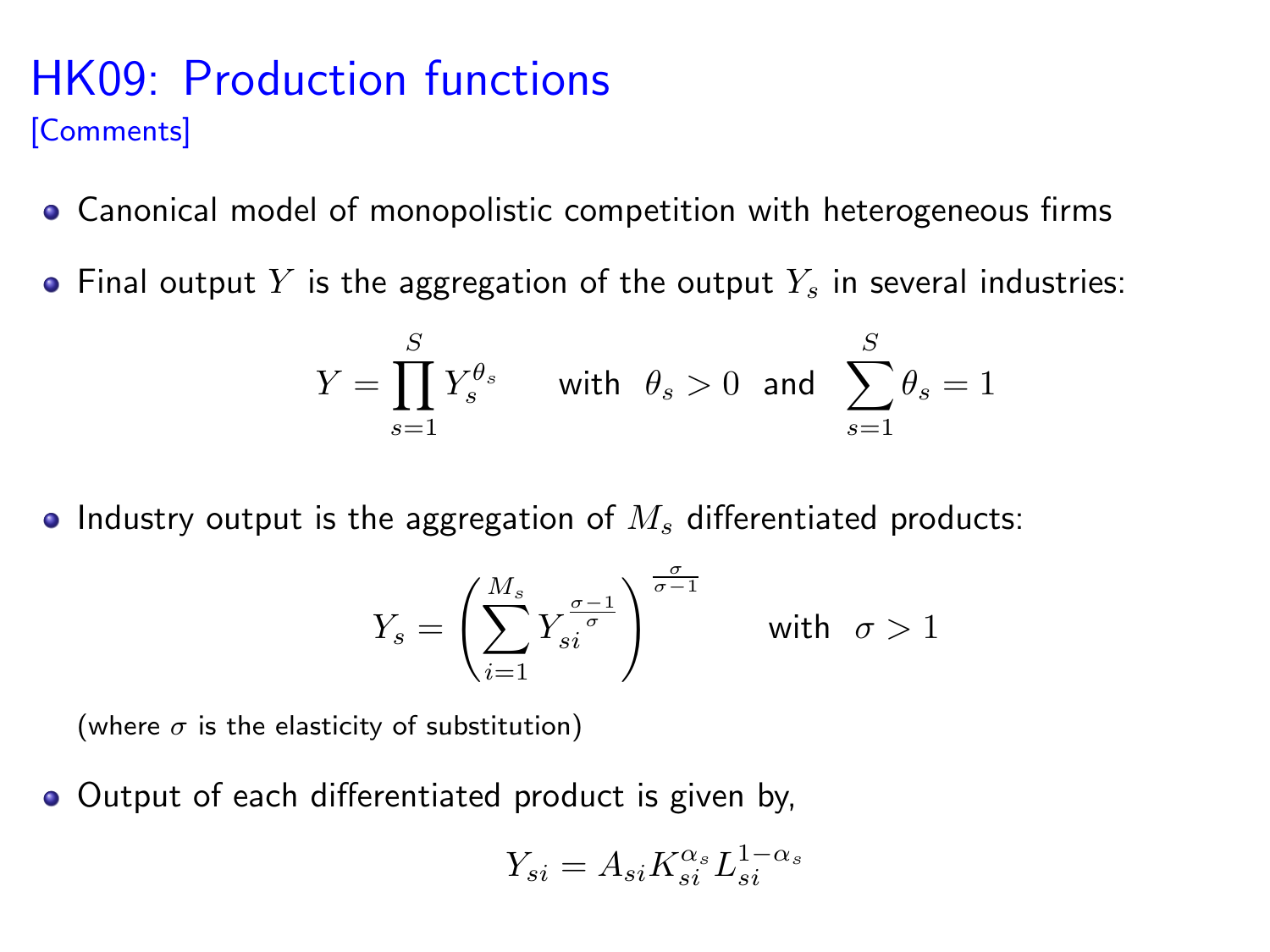## [HK09: Firm i optimization problem](#page-5-0)

[\[Relative factor use\]](#page-24-0) [\[Total production\]](#page-25-0) [\[Common parameters\]](#page-29-0) [\[Firm-level demands\]](#page-22-0)

- <span id="page-18-0"></span> $\bullet$  Firm i in sector s:
	- hires capital and labor in competitive markets (takes  $r$  and  $w$  as given)
	- sells output through monopolistic competition (affects own price  $P_{si}$ )
- Optimization problem:

$$
\max_{L_{si}, K_{si}} \left\{ \left(1 - \tau_{Ysi}\right) P_{si} Y_{si} - w L_{si} - \left(1 + \tau_{Ksi}\right) r K_{si} \right\}
$$
\nsubject to\n
$$
Y_{si} = A_{si} K_{si}^{\alpha_s} L_{si}^{1 - \alpha_s}
$$
\n
$$
P_{si} = \bar{Y}_s Y_{si}^{-1/\sigma}
$$

This yields FOC

$$
P_{si}\left(\frac{\sigma-1}{\sigma}\right) \quad \alpha_s \quad A_{si}\left(\frac{K_{si}}{L_{si}}\right)^{\alpha_s-1} = r\frac{\left(1+\tau_{Ksi}\right)}{\left(1-\tau_{Ysi}\right)}
$$

$$
P_{si}\left(\frac{\sigma-1}{\sigma}\right)\left(1-\alpha_s\right)A_{si}\left(\frac{K_{si}}{L_{si}}\right)^{\alpha_s} = \frac{w}{\left(1-\tau_{Ysi}\right)}
$$

• Firm size is determined through the fall of  $P_{si}$  with  $Y_{si}$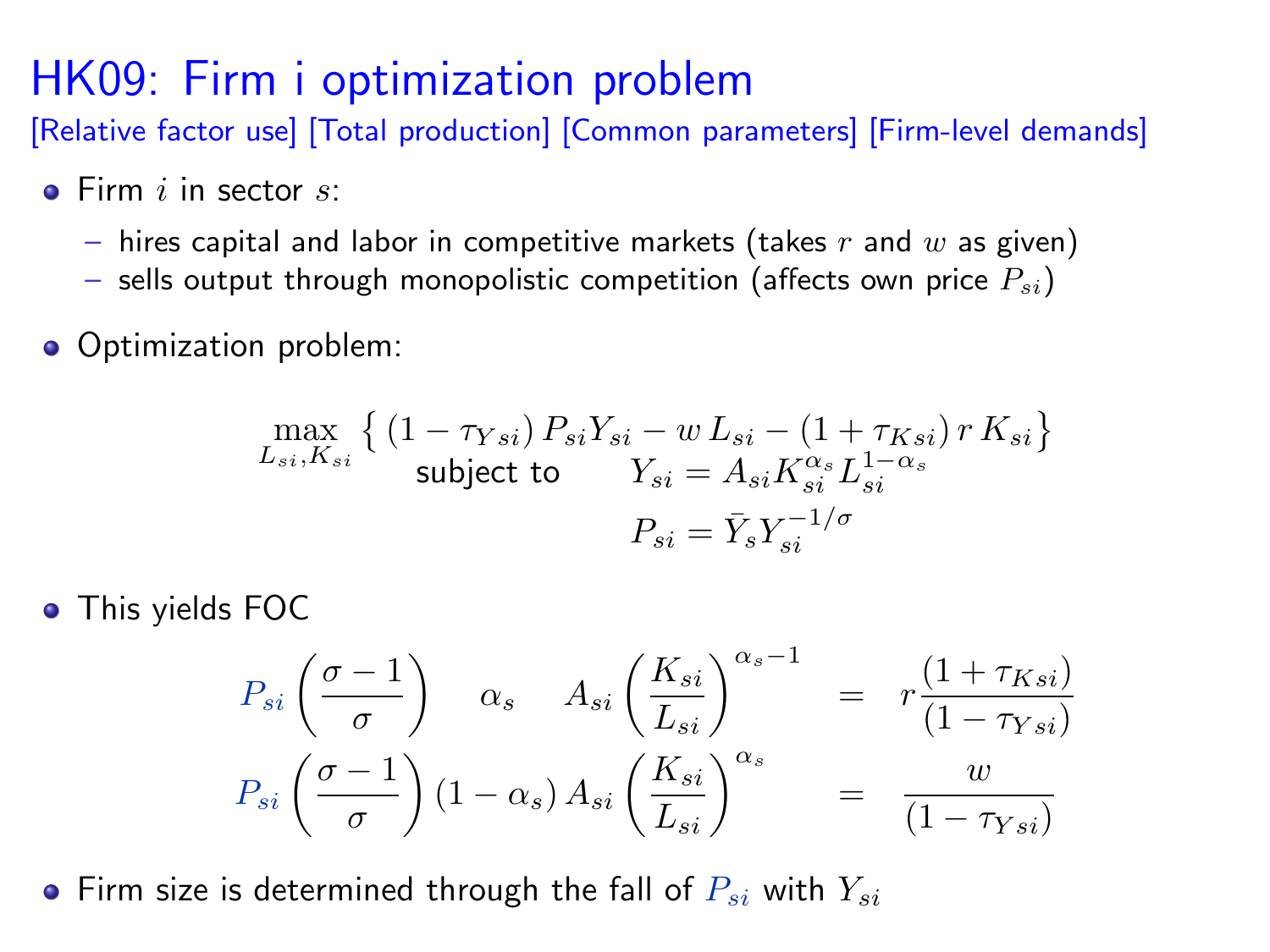#### [HK09: TFP Revenue at the firm level](#page-5-0)

[\[Measuring](#page-28-0)  $\tau_{Ksi}$ ] [Measuring  $\tau_{Ksi}$ ] [Measuring  $A_{si}$ ]

- <span id="page-19-0"></span> $\bullet$   $A_{si}$  is the firm physical Total Factor Productivity (TFP<sub>si</sub>)
- We can define Total Factor Productivity Revenue of firm i (TFPR<sub>si</sub>):

$$
\mathsf{TFPR}_{si} \equiv P_{si} A_{si}
$$

 $\bullet$  Because firm si price is given by,

$$
P_{si} = \frac{\sigma}{\sigma - 1} \frac{c_s (w, r)}{A_{si}} \frac{\left(1 + \tau_{Ksi}\right)^{\alpha_s}}{\left(1 - \tau_{Ysi}\right)}
$$

 $\bullet$  Then TFPR<sub>si</sub> must be

$$
\mathsf{TFPR}_{si} = \frac{\sigma}{\sigma - 1} c_s \left( w, r \right) \frac{\left( 1 + \tau_{Ksi} \right)^{\alpha_s}}{\left( 1 - \tau_{Ysi} \right)}
$$

- In the absence of idiosyncratic distortions the TFPR $_{si}$  would be equalized across all firms operating in the same industry
- High TFP<sub>si</sub> firms will operate at larger capacity and command a lower price  $P_{si}$ such that  $TFPR_{si}$  is the same as in low  $TFP_{si}$  firms
- With distortions, there will be heterogeneity in  $TFPR_{si}$ , which will be higher for firms with higher values of their distortions  $\tau_{Ysi}$  and  $\tau_{Ksi}$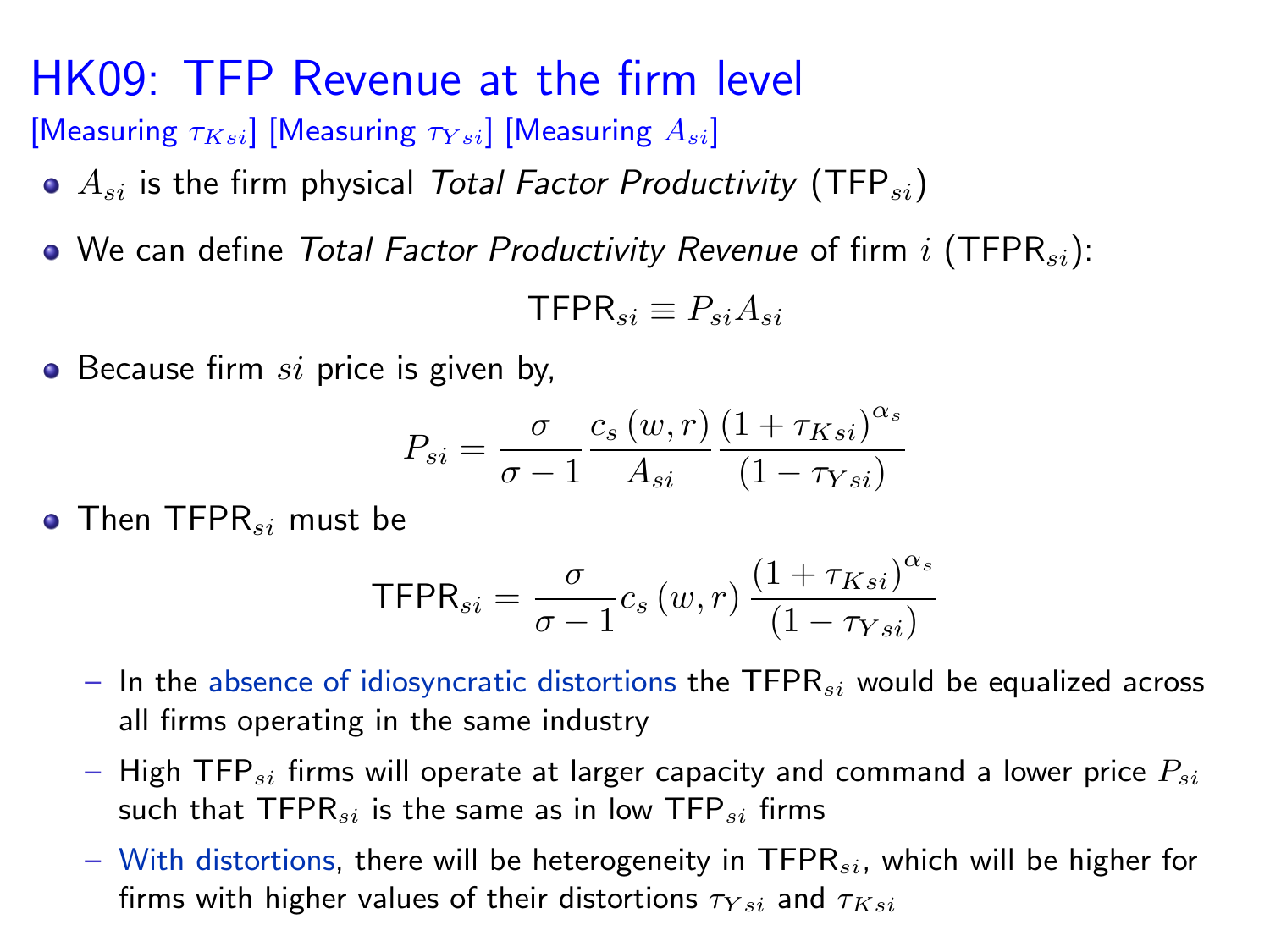# [HK09: Aggregation](#page-5-0)

 $\bullet$  The expression for sectoral TFP<sub>s</sub> is as follows,

$$
\mathsf{TFP}_s = \left[ \sum_{i=1}^{M_s} \left( A_{si} \frac{\overline{\mathsf{TFPR}}_s}{\mathsf{TFPR}_{si}} \right)^{\sigma-1} \right]^{\frac{1}{\sigma-1}}
$$

with  $\overline{\text{TFPR}}_s$  being the weighted average of the TFP revenue of firms in sector s.

 $\bullet$  Without distortions TFPR $_{si}$  is equalised across firms:

$$
\mathsf{TFP}_s^* = \left[ \sum_{i=1}^{M_s} \left( A_{si} \right)^{\sigma - 1} \right]^{\frac{1}{\sigma - 1}}
$$

Aggregating across sectors we obtain measures of aggregate TFPs:

$$
\mathsf{TFP} = \prod_{s=1}^{S} \mathsf{TFP}_s^{\theta} \qquad \mathsf{TFP}^* = \prod_{s=1}^{S} \mathsf{TFP}_s^{*\theta}
$$

Then, TFP  $\text{Gain} = \frac{\text{TFP}^*}{\text{TFP}} - 1$  gives the potential aggregate TFP gains of removing all distortions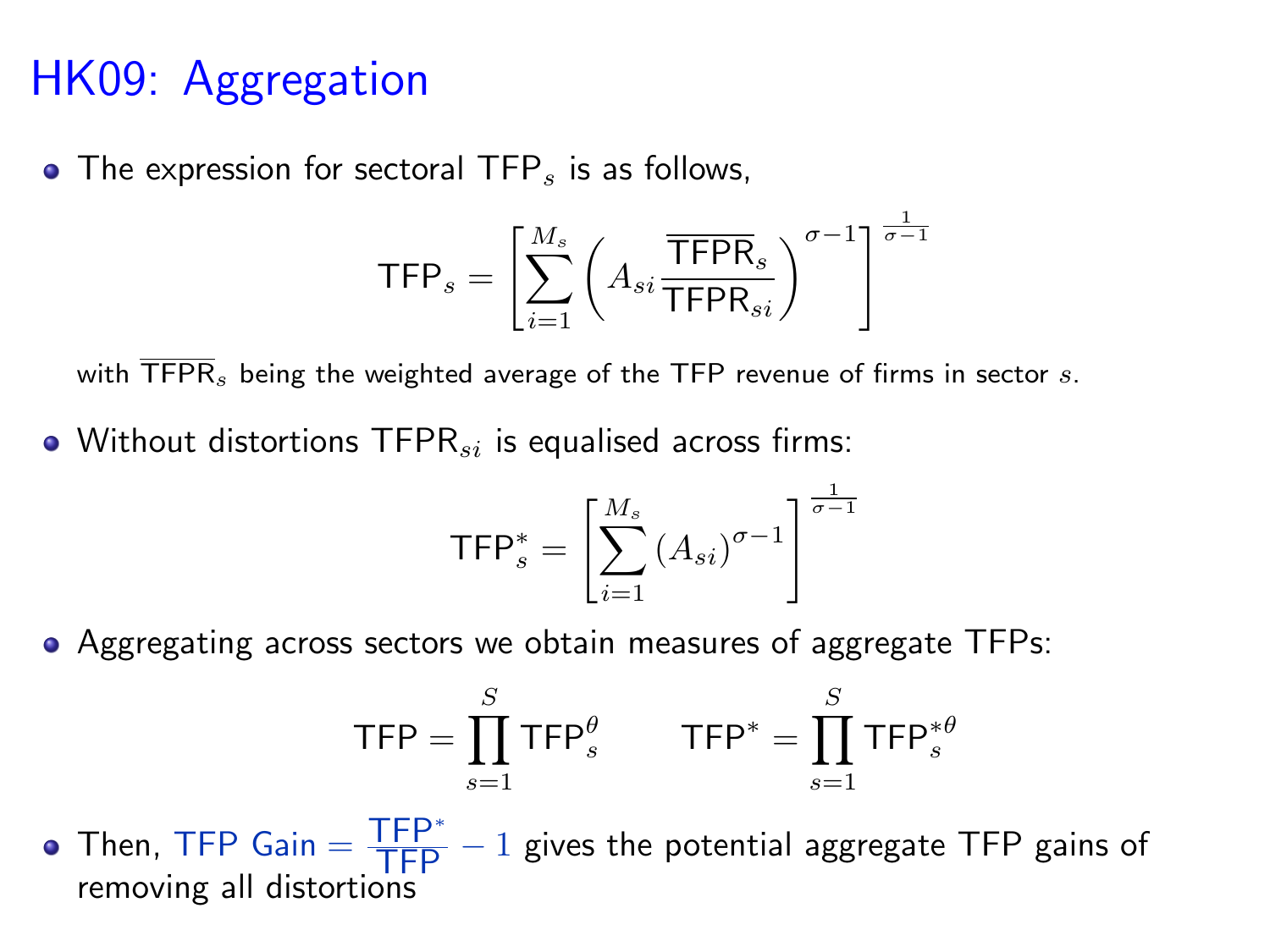#### **[Comments](#page-17-0)**

- <span id="page-21-0"></span>• Note that the elasticity of substitution:
	- Between industries is one (Cobb-Douglas)
	- Between varieties within an industry is  $\sigma > 1$
	- Between capital and labor within a variety is one (Cobb-Douglas)
- Capital and labor shares  $\alpha_s$  vary across industries
- This production structure allows to introduce two types of reduced-form firm-level distortions
	- Output distortion  $(\tau_Y)$ : it distorts the marginal product of both production factors in the same proportion

(Think of firms with output subsidies or with high transportation costs)

– Capital distortion  $(\tau_K)$ : it distorts the marginal product of capital relative to labor (Think of firms with privileged access to credit, or with specific labor market regulations)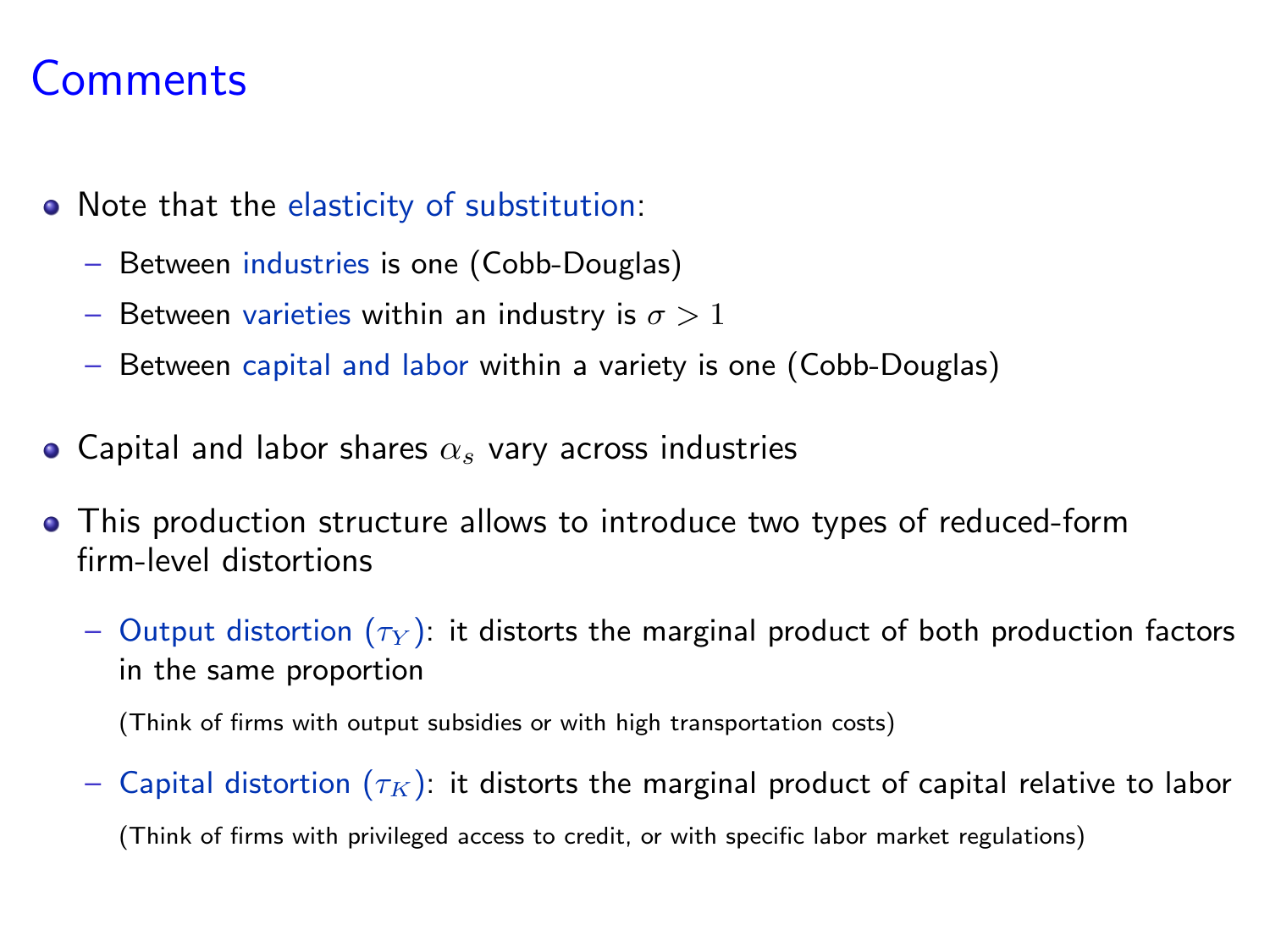#### [Obtaining firm-level demands](#page-18-0)

<span id="page-22-0"></span> $\bullet$  In each sector s there is a representative competitive firm that produces sectoral output  $Y_s$  by aggregating output from each variety:

$$
\max_{Y_{si}} \left\{ P_s \left( \sum_{i=1}^{M_s} Y_{si}^{\frac{\sigma-1}{\sigma}} \right)^{\frac{\sigma}{\sigma-1}} - \sum_{i=1}^{M_s} P_{si} Y_{si} \right\}
$$

• This gives the standard FOC for each good  $Y_{si}$ ,

$$
P_s \left( \sum_{i=1}^{M_s} Y_{si}^{\frac{\sigma-1}{\sigma}} \right)^{\frac{\sigma}{\sigma-1}-1} Y_{si}^{\frac{\sigma-1}{\sigma}-1} = P_{si}
$$

• Dividing two such equations,

$$
\frac{P_{si}}{P_{sj}} = \left(\frac{Y_{sj}}{Y_{si}}\right)^{1/\sigma} \Rightarrow \frac{P_{si}Y_{si}}{P_{sj}Y_{sj}} = \left(\frac{P_{si}}{P_{sj}}\right)^{1-\sigma}
$$

we obtain the standard condition stating that the ratio of expenditure shares depends on the relative price between the goods and the elasticity of substitution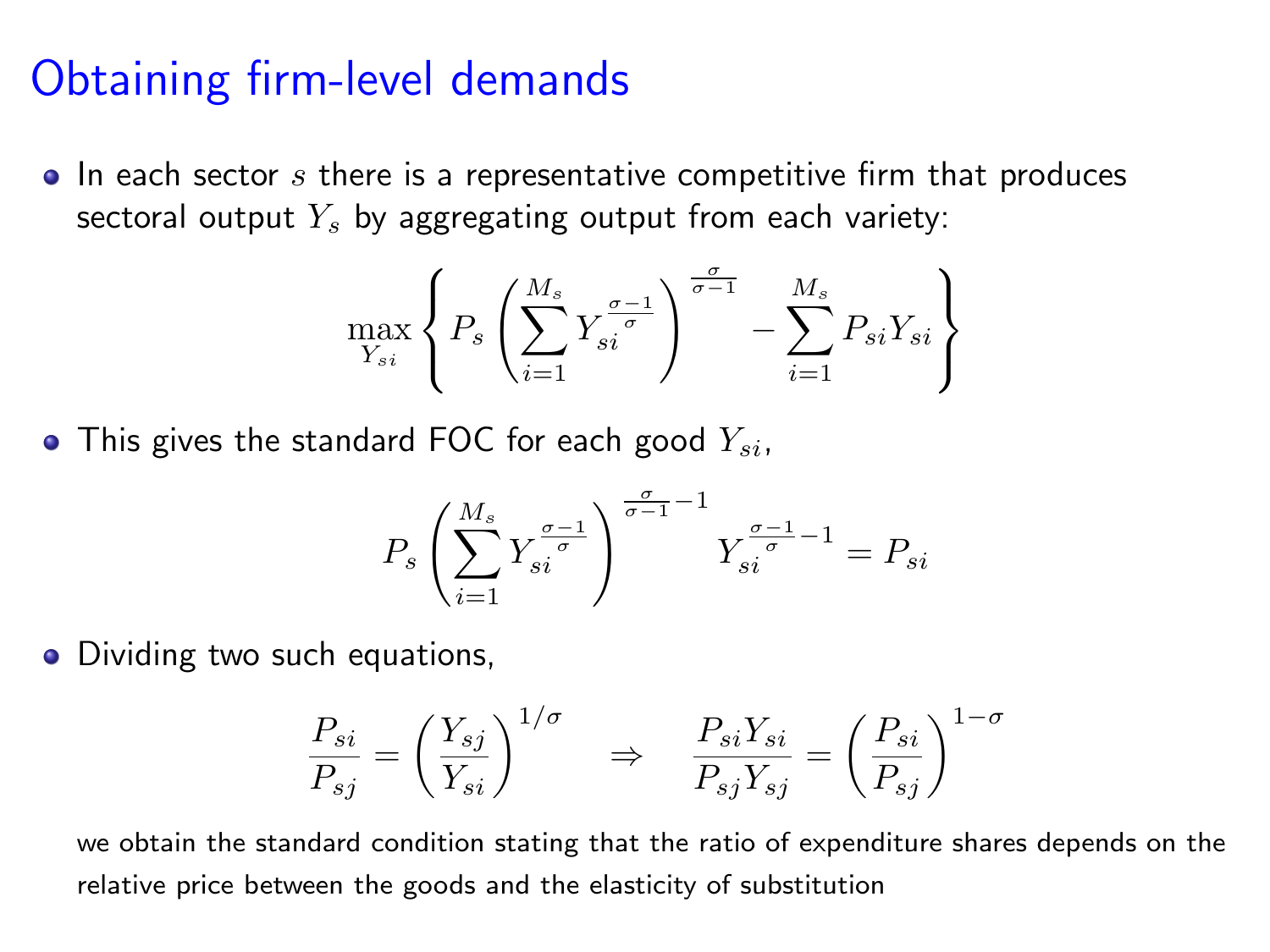#### [Obtaining firm-level demands](#page-18-0)

• Since the firm has CRS it must be the case that,

$$
\sum_{i=1}^{M_s} P_{si} Y_{si} = P_s Y_s
$$

• And substituting the previous equation for every  $P_{si}$ :

$$
\frac{P_{sj}Y_{sj}}{P_sY_s}=\left(\frac{P_{sj}}{P_s}\right)^{1-\sigma}\quad\Rightarrow\quad P_{sj}Y_{sj}=\theta_sY\left(\frac{P_{sj}}{P_s}\right)^{1-\sigma}
$$

which states that the expenditure for variety sj depends on the demand for sector  $s(\theta_s Y)$ , the relative price of variety  $s j$   $(\frac{P_{s j}}{P_{s}})$ , and the elasticity of substitution  $(\sigma)$ 

Now, we can derive a demand curve for the firm producing variety  $s_j$ :

$$
P_{sj} = \left(\frac{\theta_s Y}{Y_{sj}}\right)^{1/\sigma} P_s^{\frac{\sigma-1}{\sigma}} \quad \Rightarrow \quad P_{sj} = \bar{Y}_s Y_{sj}^{-1/\sigma}
$$

where we have defined  $\bar{Y}_s \equiv \left( \theta_s Y \right)^{1/\sigma} P_s^{\tfrac{\sigma-1}{\sigma}}$  to save on notation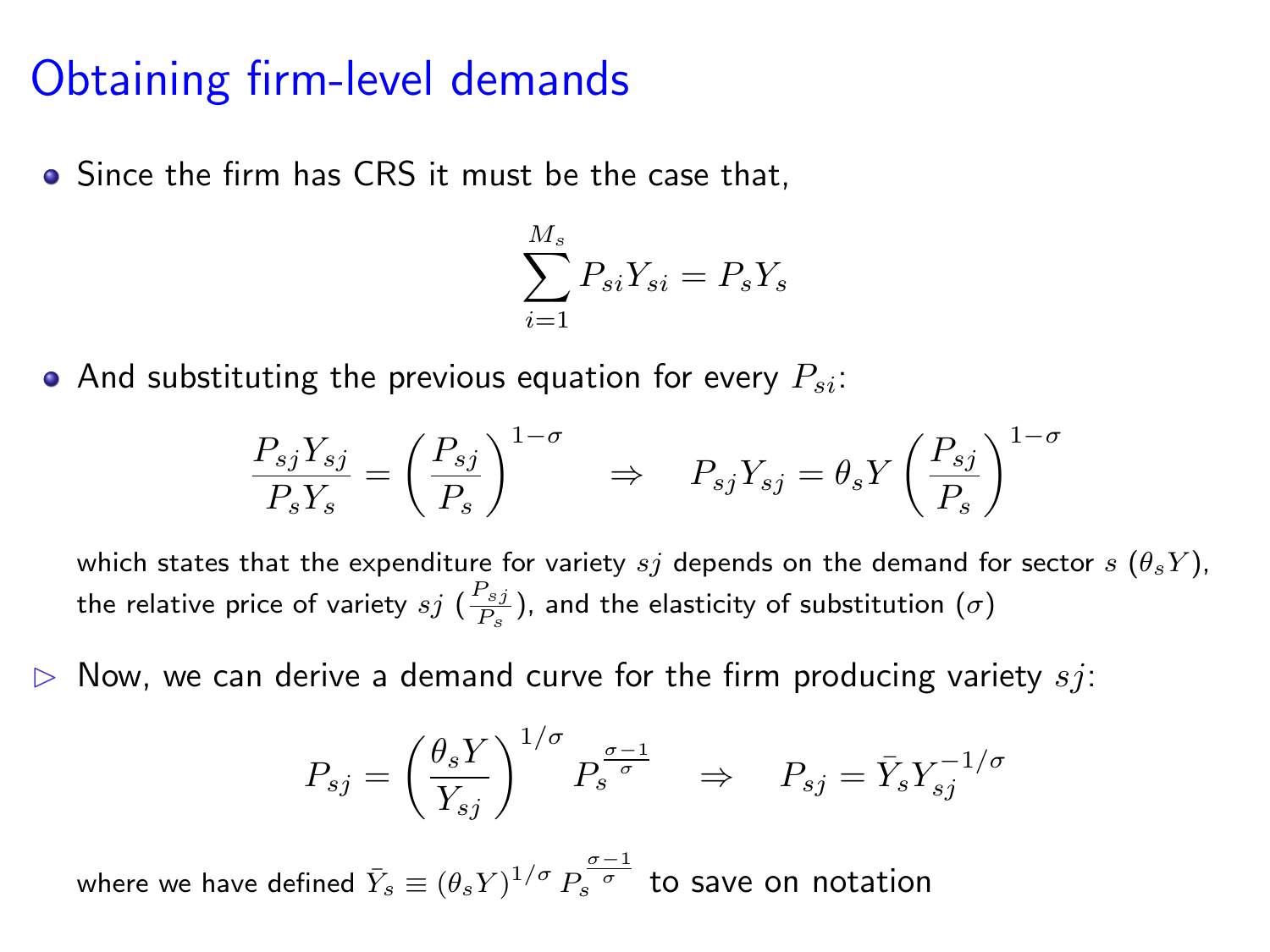#### [Relative factor use](#page-18-0)

<span id="page-24-0"></span>Dividing both FOC conditions we obtain:

$$
\frac{K_{si}}{L_{si}} = \frac{\alpha_s}{1 - \alpha_s} \frac{w}{r} \frac{1}{(1 + \tau_{Ksi})}
$$

- Hence, within-firm relative factor use only depends on
	- The economy-wide ratio of factor prices,  $w/r$
	- The sectoral capital share,  $\alpha_s$
	- The firm-level capital distortion,  $\tau_{Ksi}$
- Instead,
	- firm productivity,  $A_{si}$
	- the output distortion,  $\tau_{Ysi}$
	- the elasticity of demand,  $\sigma$
	- do not affect the ratio of factors
	- (because they affect their demand symmetrically )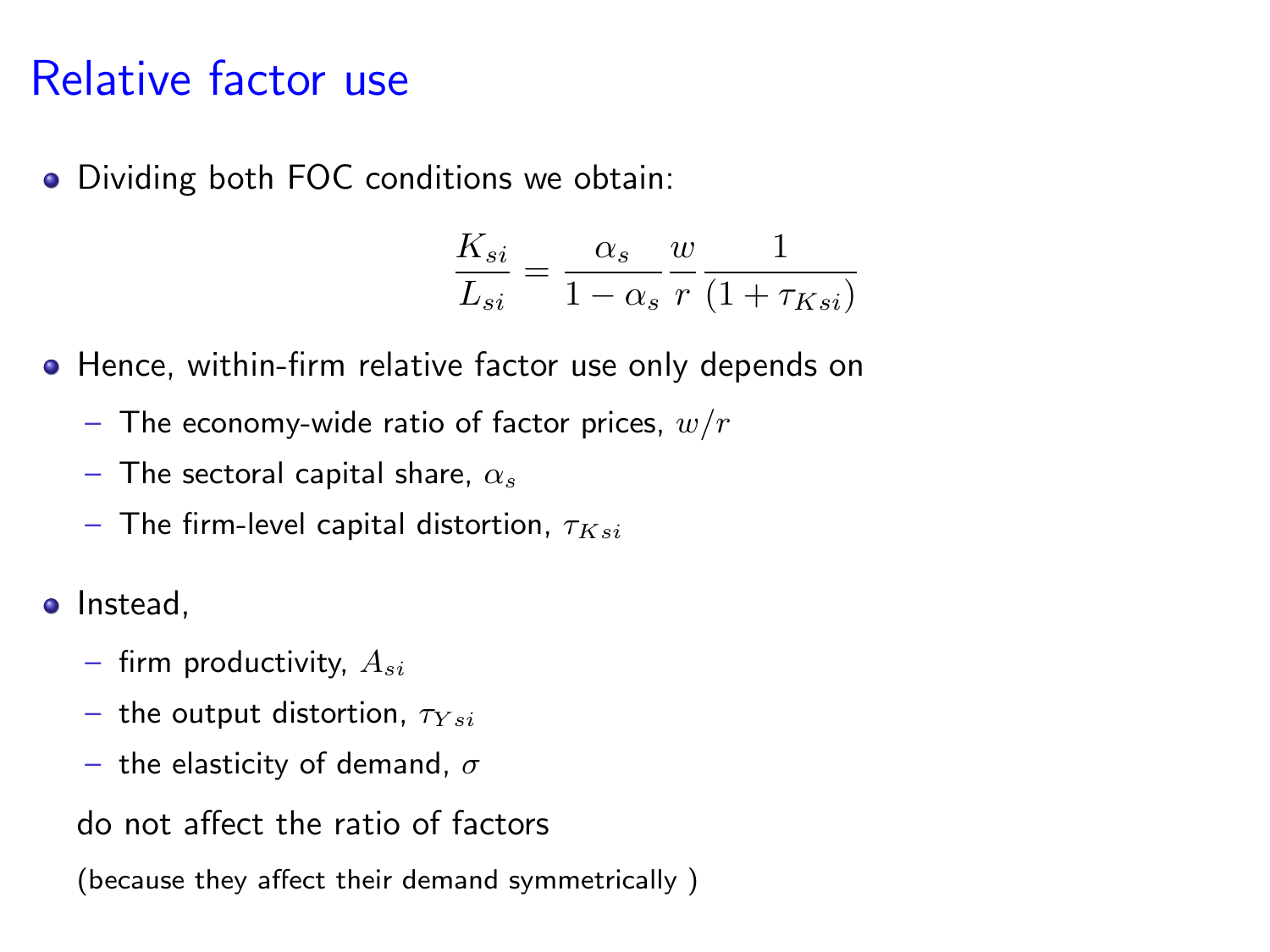#### [Total production](#page-18-0)

<span id="page-25-0"></span>• Solving for each factor demand separately, we obtain

$$
L_{si} = \left(\frac{A_{si}}{c_s(w,r)}\right)^{\sigma-1} \frac{1-\alpha_s}{w} \left(\frac{\sigma-1}{\sigma}\right)^{\sigma} \bar{Y}_s \frac{\left(1-\tau_{Ysi}\right)^{\sigma}}{\left(1+\tau_{Ksi}\right)^{\alpha_s(\sigma-1)}}
$$
  
\n
$$
K_{si} = \left(\frac{A_{si}}{c_s(w,r)}\right)^{\sigma-1} \frac{\alpha_s}{r} \left(\frac{\sigma-1}{\sigma}\right)^{\sigma} \bar{Y}_s \frac{\left(1-\tau_{Ysi}\right)^{\sigma}}{\left(1+\tau_{Ksi}\right)^{1-\alpha_s(\sigma-1)}}
$$
  
\n
$$
Y_{si} = \left(\frac{A_{si}}{c_s(w,r)}\right)^{\sigma} \left(\frac{\sigma-1}{\sigma}\right)^{\sigma} \bar{Y}_s \frac{\left(1-\tau_{Ysi}\right)^{\sigma}}{\left(1+\tau_{Ksi}\right)^{\alpha_s\sigma}}
$$

where  $c_s(w,r) \equiv \left(\frac{w}{1-\alpha_s}\right)^{1-\alpha_s} \left(\frac{r}{\alpha_s}\right)^{\alpha_s}$ 

- Therefore, the allocation of resources to each firm depends
	- Positively on their productivity,  $A_{si}$
	- Negatively on the size of the output distortion,  $\tau_{Ysi}$
	- Negatively on the size of the capital distortion,  $\tau_{Ksi}$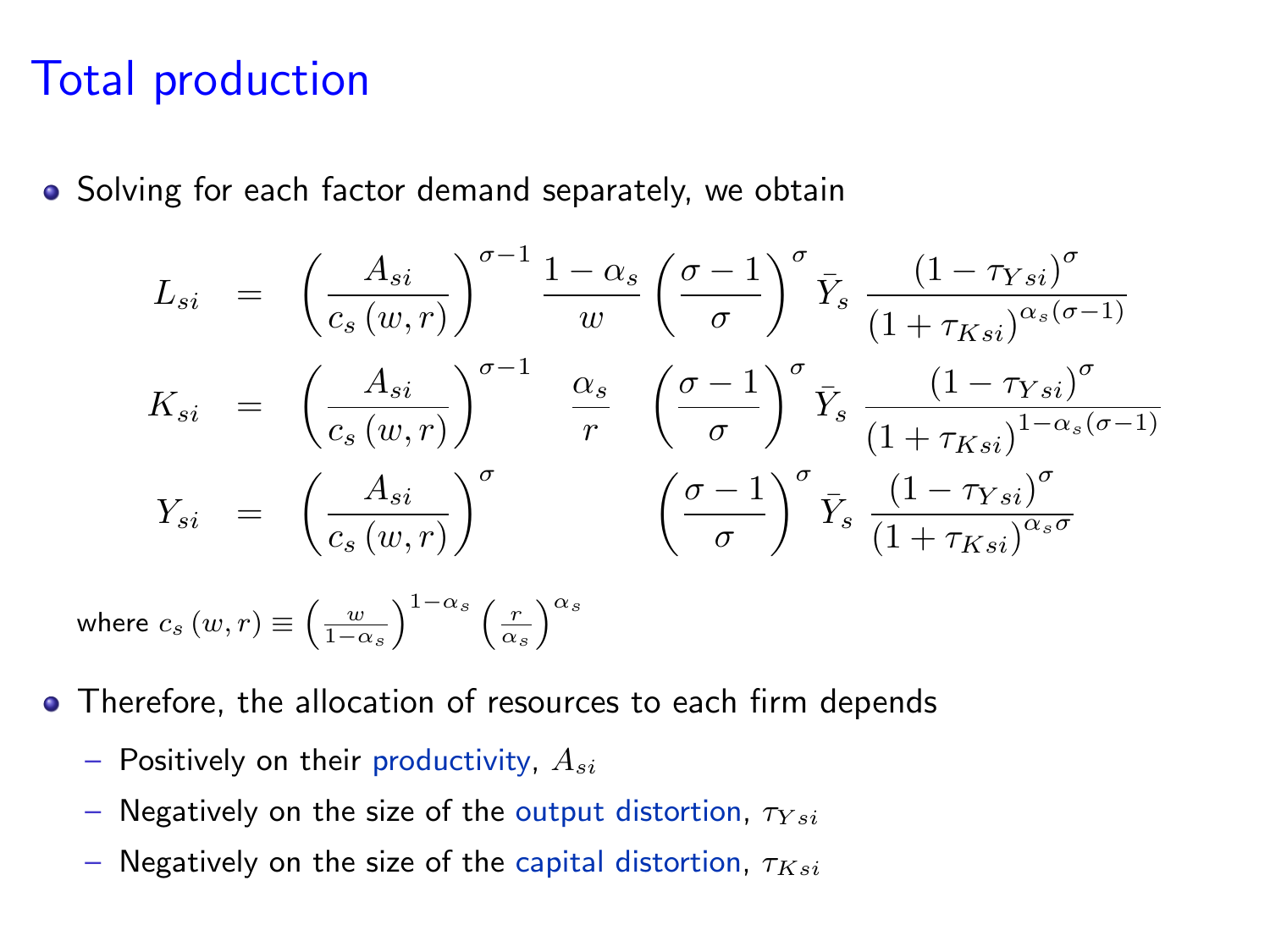#### [Measuring the capital distortion](#page-19-0)

<span id="page-26-0"></span>Using the ratio of FOC

$$
\frac{K_{si}}{L_{si}} = \frac{\alpha_s}{1 - \alpha_s} \frac{w}{r} \frac{1}{(1 + \tau_{Ksi})}
$$

• we can obtain the capital distortion as

$$
1 + \tau_{Ksi} = \frac{\alpha_s}{1 - \alpha_s} \frac{w L_{si}}{r K_{si}}
$$

- The only reason for (within-industry) heterogeneity in the ratio between the labor bill and the capital costs is the presence of distortion  $\tau_{Ksi}$
- Firms with a large labor bill relative to its capital costs are inferred to face a large capital distortion  $\tau_{Ksi}$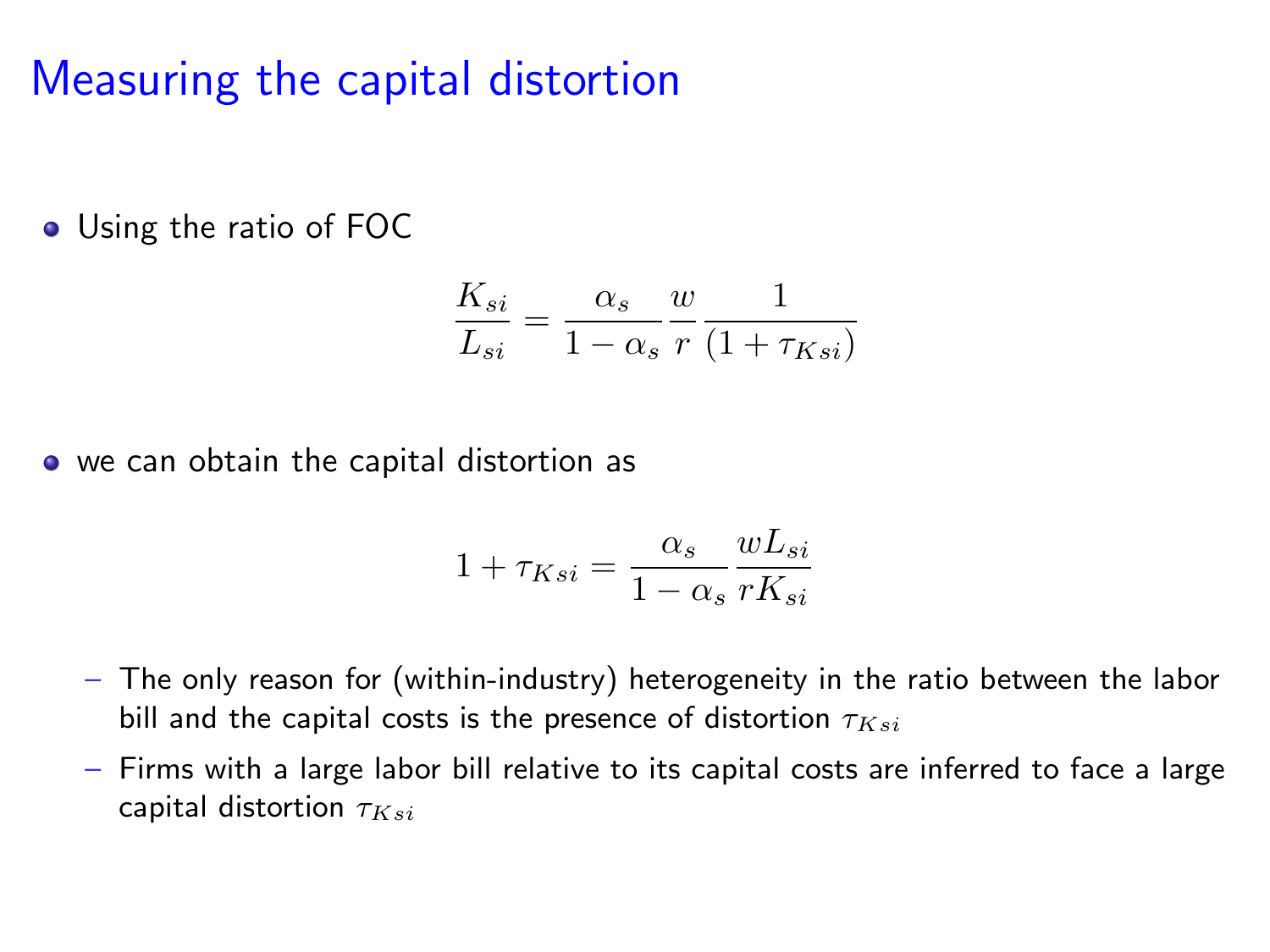#### [Measuring the output distortion](#page-19-0)

<span id="page-27-0"></span>Using the FOC for labor

$$
(1 - \tau_{Ysi}) P_{si} \left( \frac{\sigma - 1}{\sigma} \right) (1 - \alpha_s) \left( \frac{Y_{si}}{L_{si}} \right) = w
$$

• We can obtain the output distortion:

$$
1 - \tau_{Ysi} = \frac{\sigma}{\sigma - 1} \frac{1}{(1 - \alpha_s)} \frac{w L_{si}}{P_{si} Y_{si}}
$$

- The only reason for (within-industry) heterogeneity in the labor share is the distortion  $\tau_{Ysi}$
- Firms with smaller labor share are inferred to face larger output distortions  $\tau_{Ysi}$
- The logic: when the distortion  $\tau_{Ysi}$  is large, firms need to keep the marginal product of labor large and this is obtained by hiring less labor.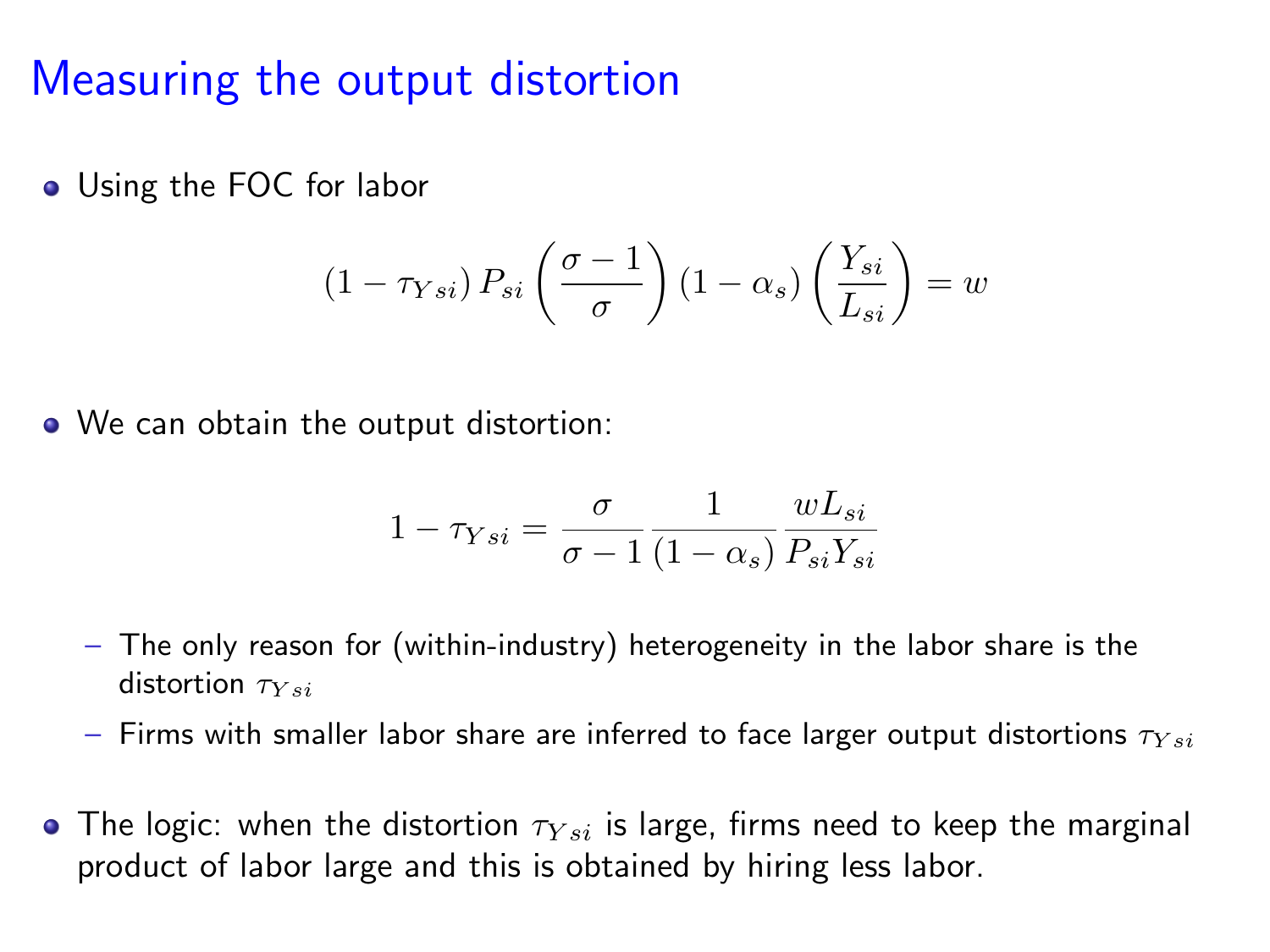#### [Measuring firm TFP](#page-19-0)

<span id="page-28-0"></span>We also need to measure  $A_{si}$ 

• Ideally, we would like to use the production function,

$$
Y_{si} = A_{si} K_{si}^{\alpha_s} L_{si}^{1-\alpha_s}
$$

but we cannot observe  $Y_{si}$  in the data, what we have is  $P_{si}Y_{si}$ 

• We can recover  $Y_{si}$  from  $P_{si}Y_{si}$  by use of the demand structure of the model:

$$
P_{si} = \bar{Y}_s Y_{si}^{-1/\sigma} \Rightarrow P_{si} Y_{si} = \bar{Y}_s Y_{si}^{1-1/\sigma}
$$

• This leads to firm TFP being:

$$
A_{si} = \left[\bar{Y}_s^{1-1/\sigma}\right] \frac{\left(P_{si} Y_{si}\right)^{\frac{\sigma}{\sigma-1}}}{K_{si}^{\alpha_s} L_{si}^{1-\alpha_s}}
$$

where the term in square brackets is an irrelevant sectoral-level constant.